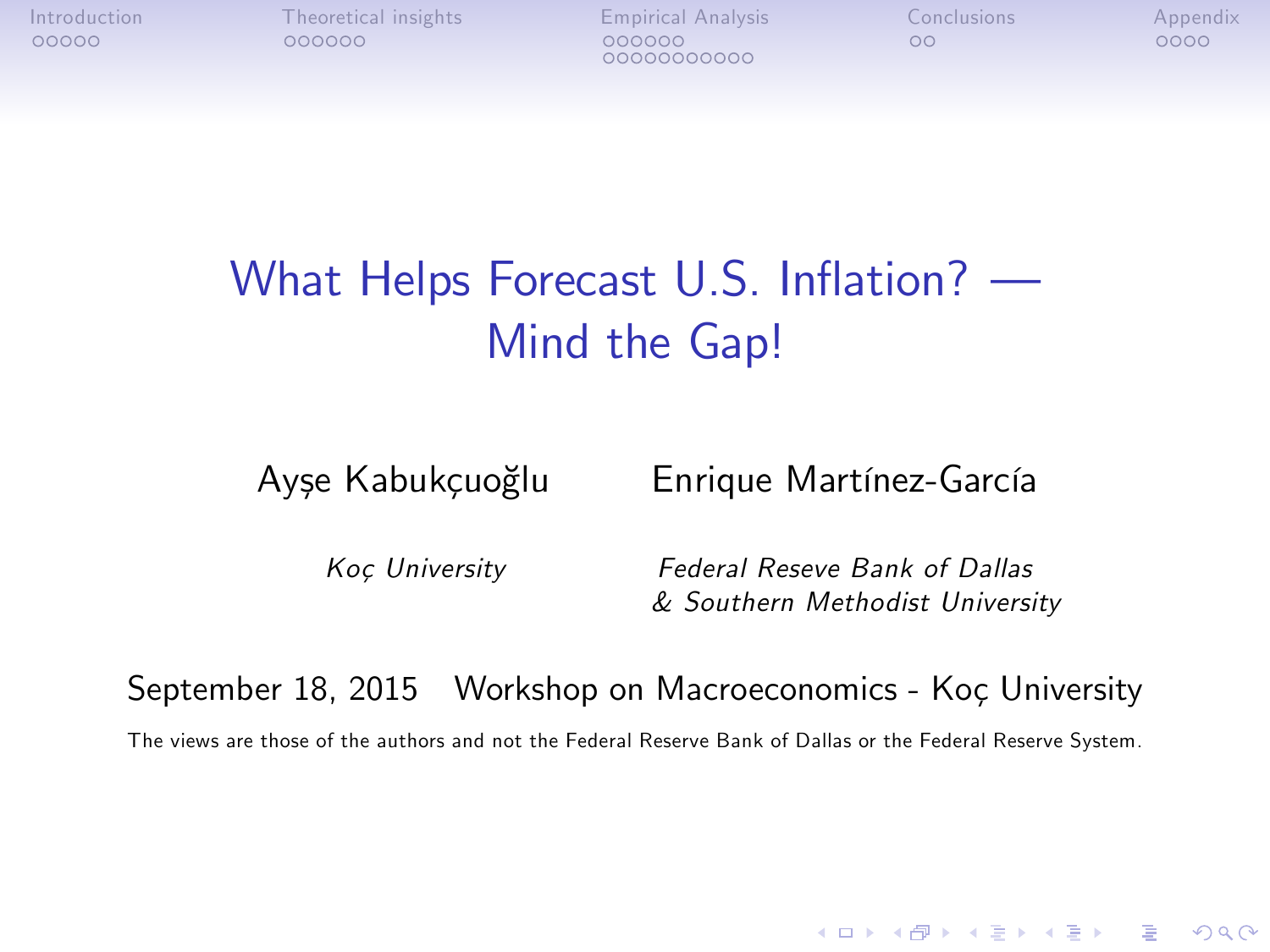00000000000

**KORK STRATER STRAKER** 

### **Introduction**

#### Background

<span id="page-1-0"></span> The predictive ability of Phillips curve-based forecasts relative to naïve forecasts has deteriorated significantly since mid-1980s (Atkeson and Ohanian, 2001)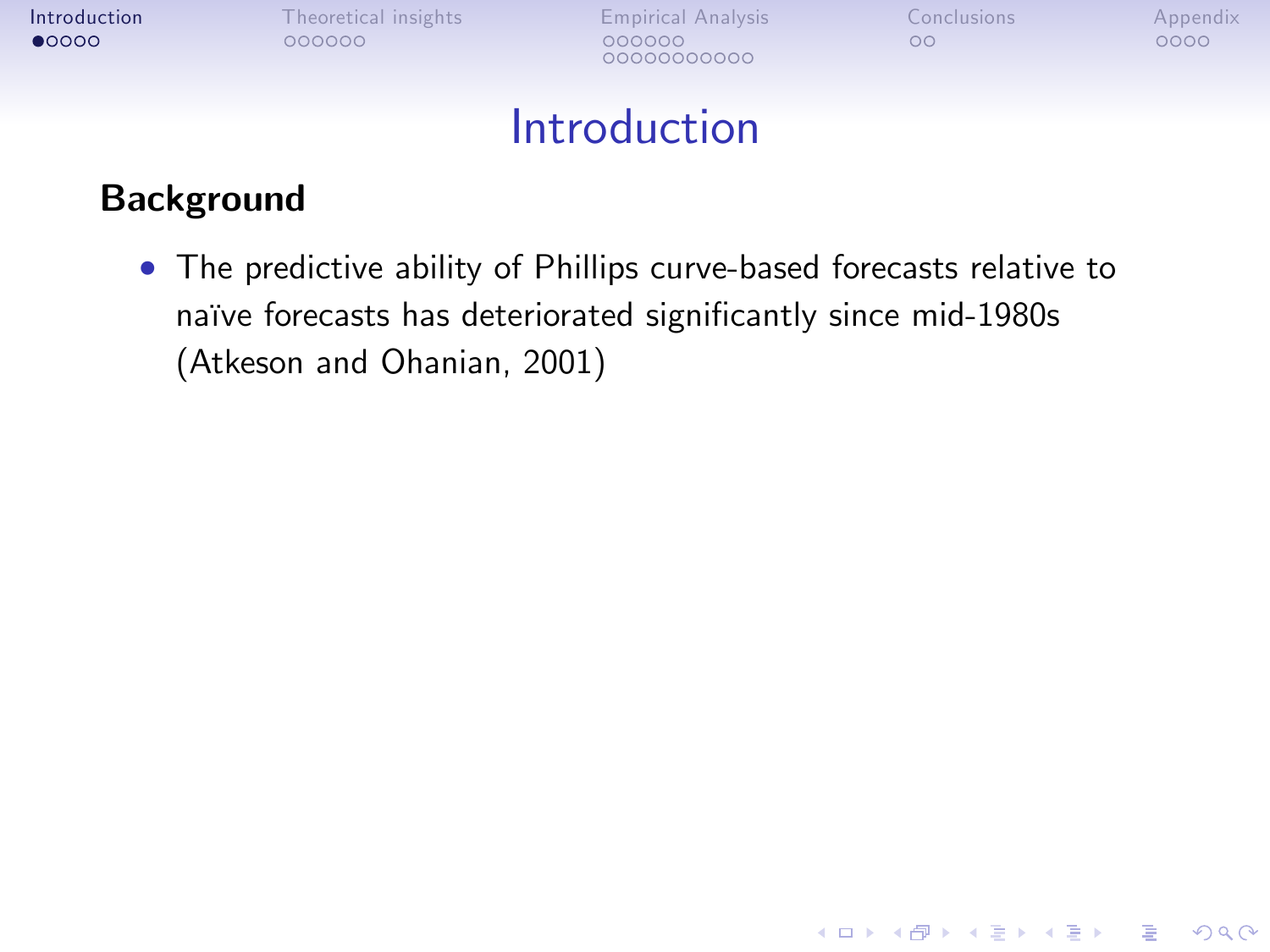00000000000

**KORK STRATER STRAKER** 

### Introduction

#### **Background**

- The predictive ability of Phillips curve-based forecasts relative to naïve forecasts has deteriorated significantly since mid-1980s (Atkeson and Ohanian, 2001)
- Globalization might be responsible for this phenomenon
	- Global slack hypothesis: foreign economic activity, as well as domestic, drives US inflation
	- An open economy Phillips curve can be more relavant in forecasting US inflation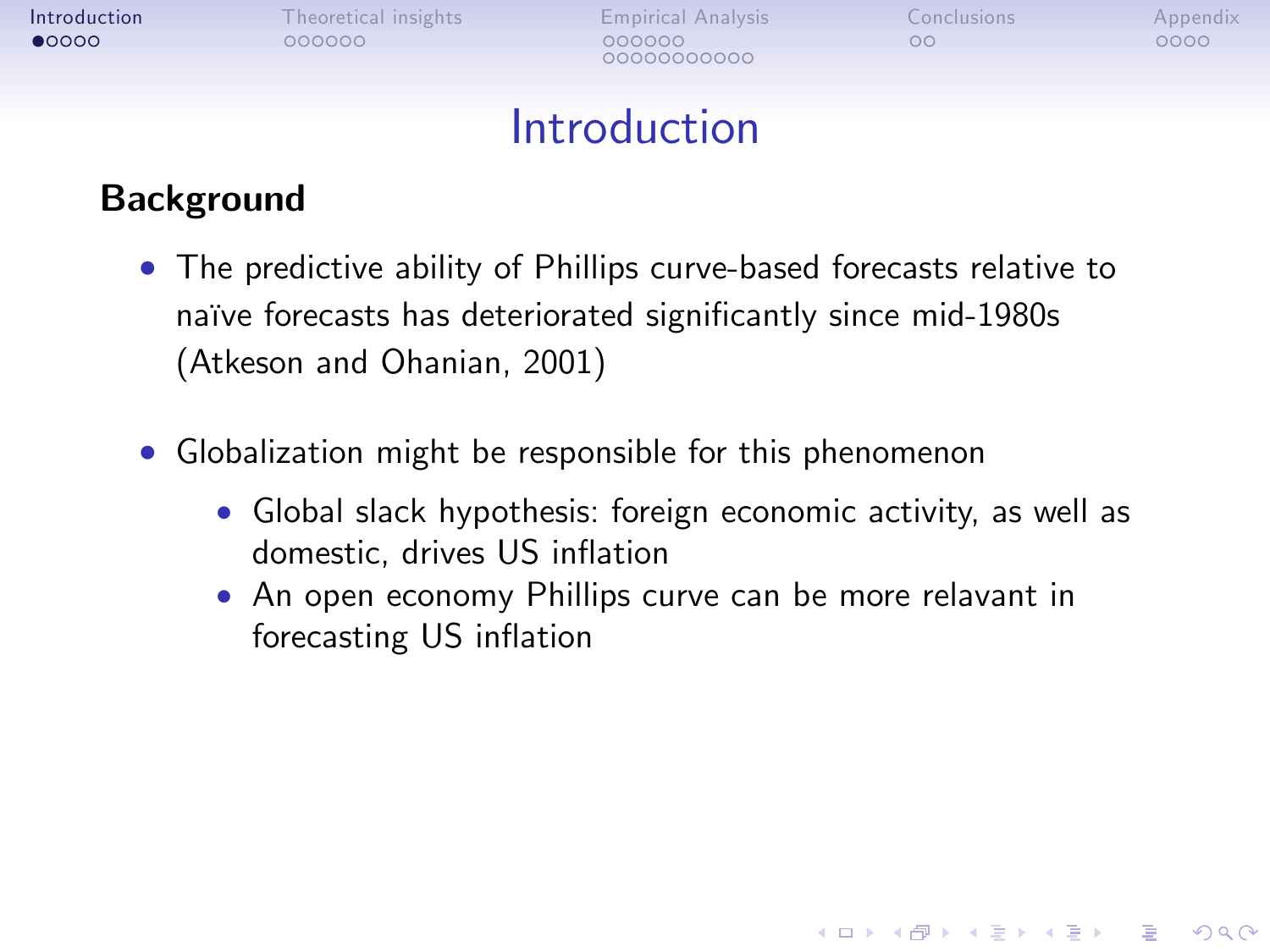| Introduction   |
|----------------|
| $\bullet$ 0000 |

[Theoretical insights](#page-14-0) [Empirical Analysis](#page-20-0) [Conclusions](#page-39-0) [Appendix](#page-41-0)<br>
000000 000000 000000 00000 0000 00000000000

## Introduction

#### Background

- The predictive ability of Phillips curve-based forecasts relative to naïve forecasts has deteriorated significantly since mid-1980s (Atkeson and Ohanian, 2001)
- Globalization might be responsible for this phenomenon
	- Global slack hypothesis: foreign economic activity, as well as domestic, drives US inflation
	- An open economy Phillips curve can be more relavant in forecasting US inflation
- This paper tests the global slack hypothesis theoretically and empirically—and finds support for the global slack hypothesis
- Weak empirical results may be explained by imperfect measures of slack, it is important to find alternative measures for forecasting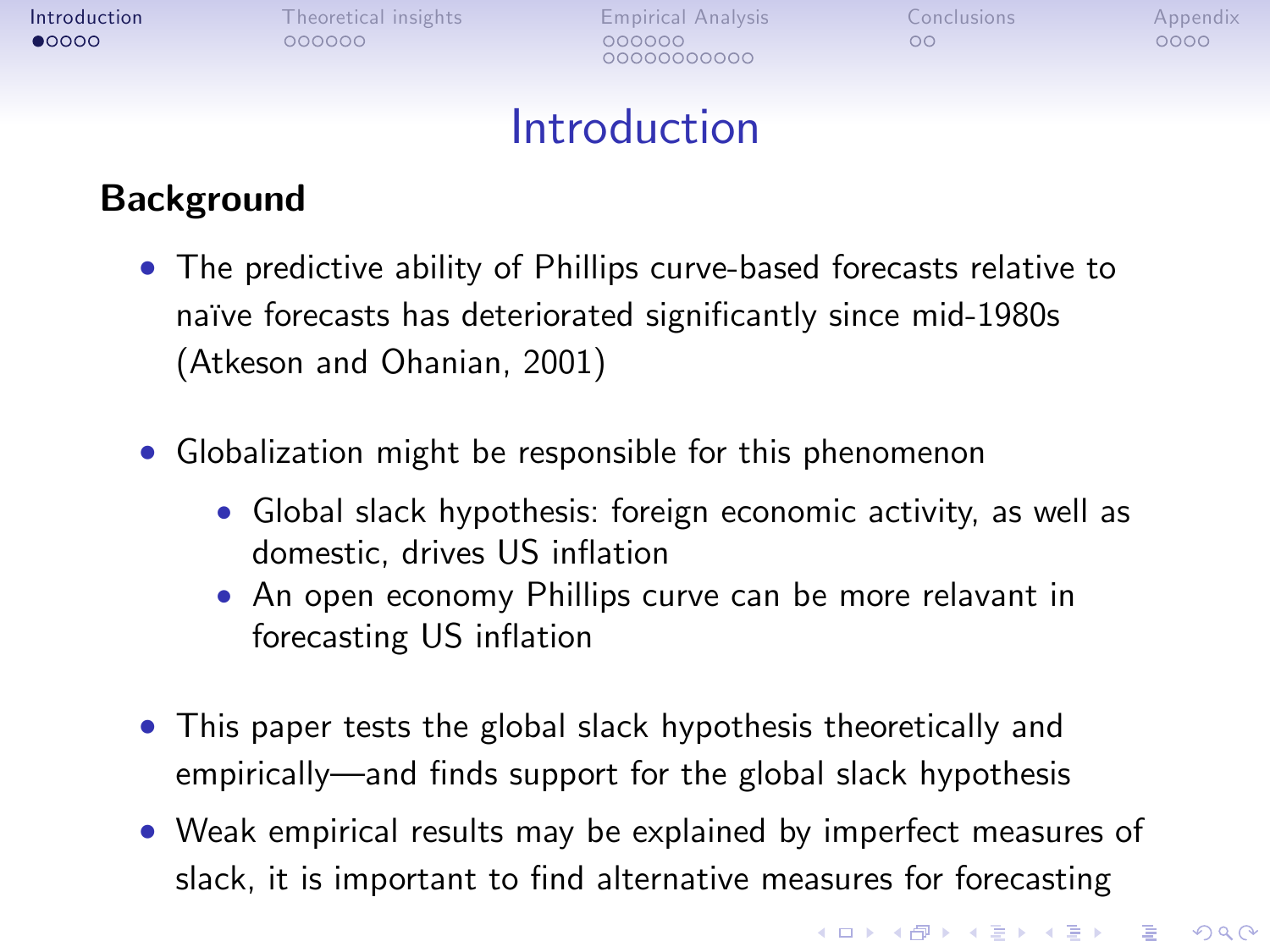| Introduction |  |
|--------------|--|
| 00000        |  |

00000000000

**KORK STRATER STRAKER** 

### **Literature**

- $\bullet$  There is evidence that it has become increasingly difficult to beat naïve forecasts with a traditional (closed-economy) Phillips curve-based forecast
	- Atkeson and Ohanian (2001), Stock and Watson (2007, 2008)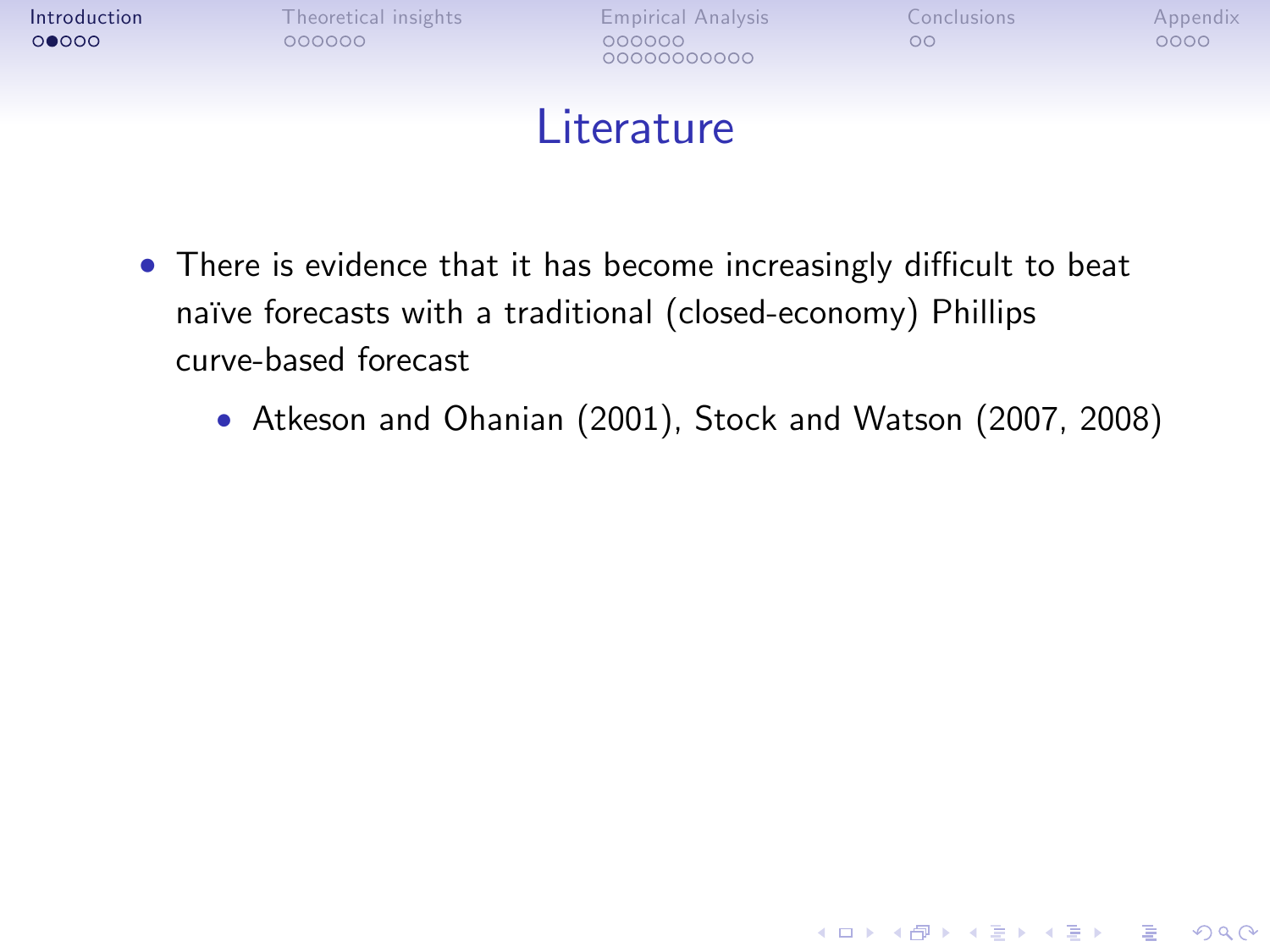00000000000

**KORK STRATER STRAKER** 

### Literature

- $\bullet$  There is evidence that it has become increasingly difficult to beat naïve forecasts with a traditional (closed-economy) Phillips curve-based forecast
	- Atkeson and Ohanian (2001), Stock and Watson (2007, 2008)
- Does global slack help forecast US inflation? The evidence on ʻglobal slack hypothesis' is mixed
	- Borio and Filardo (2007), Binyamini and Razin (2007), Martínez-García and Wynne (2010), Ihrig et al. (2007), Milani (2010, 1012)
- <span id="page-5-0"></span>• In theory, the open economy Phillips curve might still be valid. It is hard to find reliable measures of output gap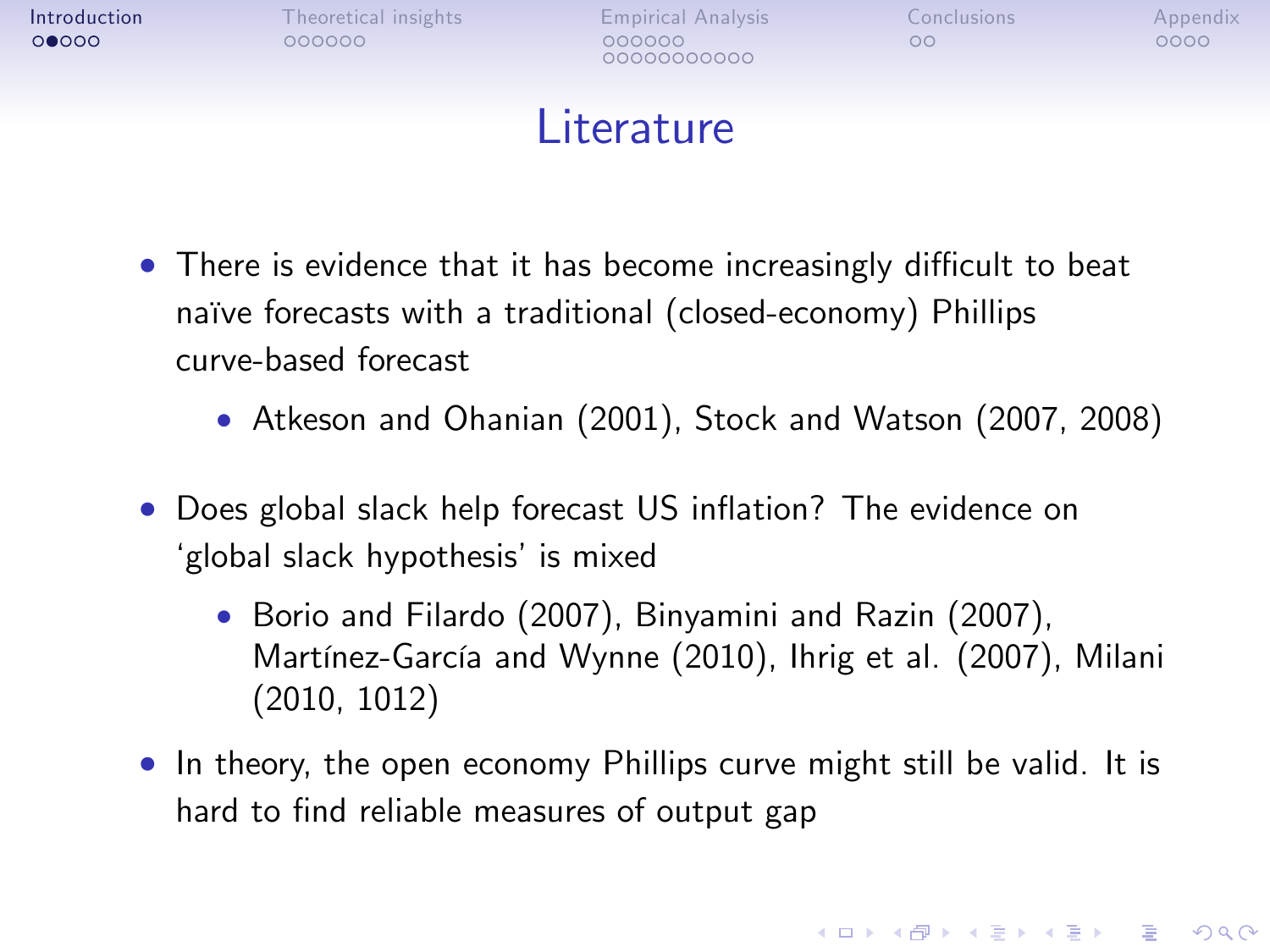<span id="page-6-0"></span>K ロ ▶ K @ ▶ K 할 ▶ K 할 ▶ | 할 | © 9 Q @

### Introduction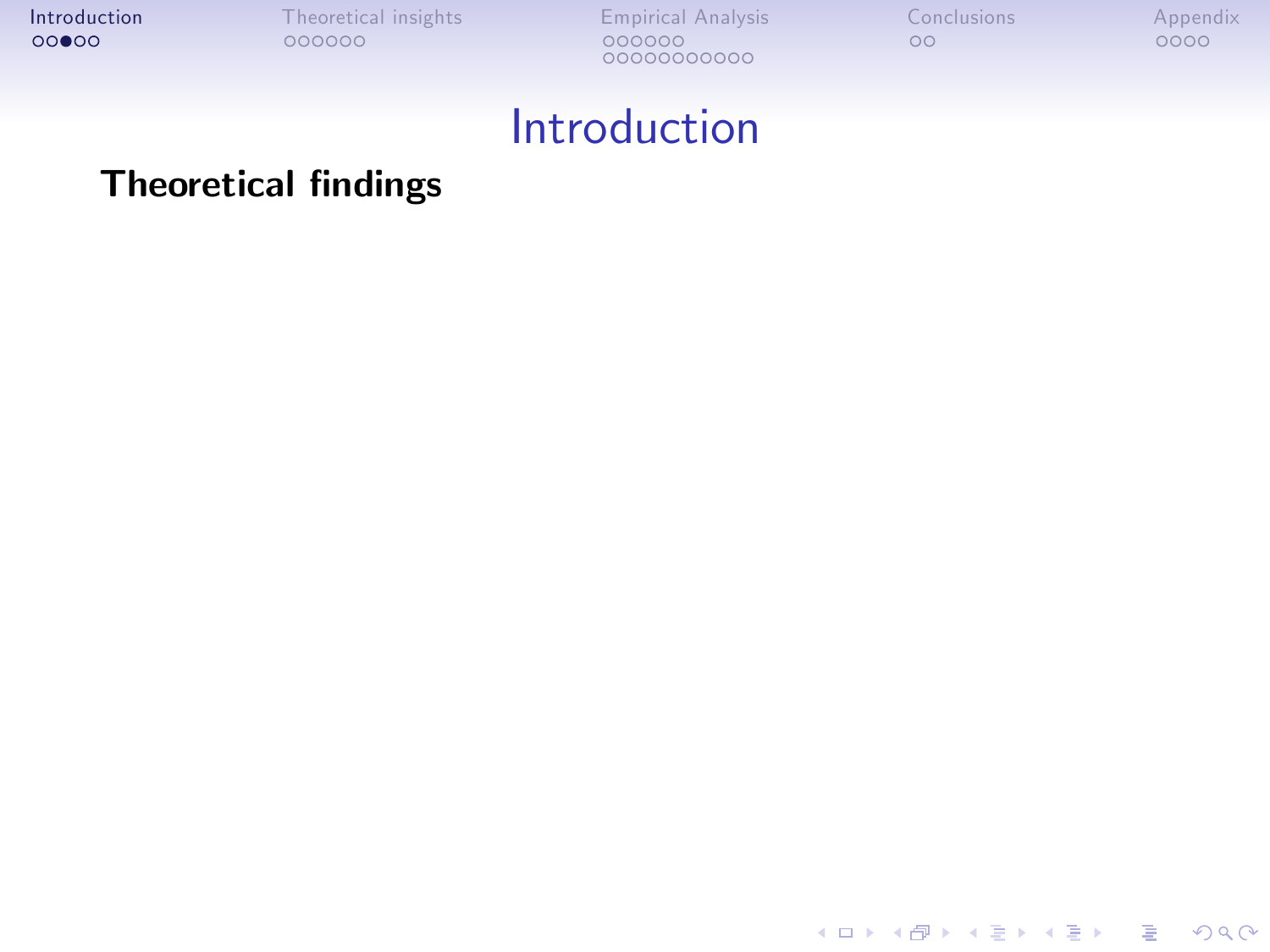| Introduction |
|--------------|
| 00000        |

[Theoretical insights](#page-14-0) [Empirical Analysis](#page-20-0) [Conclusions](#page-39-0) [Appendix](#page-41-0)<br>
000000 000000 000000 00000 0000 00000000000

K ロ ▶ K @ ▶ K 할 > K 할 > 1 할 > 1 9 Q Q ^

### Introduction

#### **Theoretical findings**

 Open-economy Phillips curves from a benchmark open-economy New Keynesian model help forecast US inflation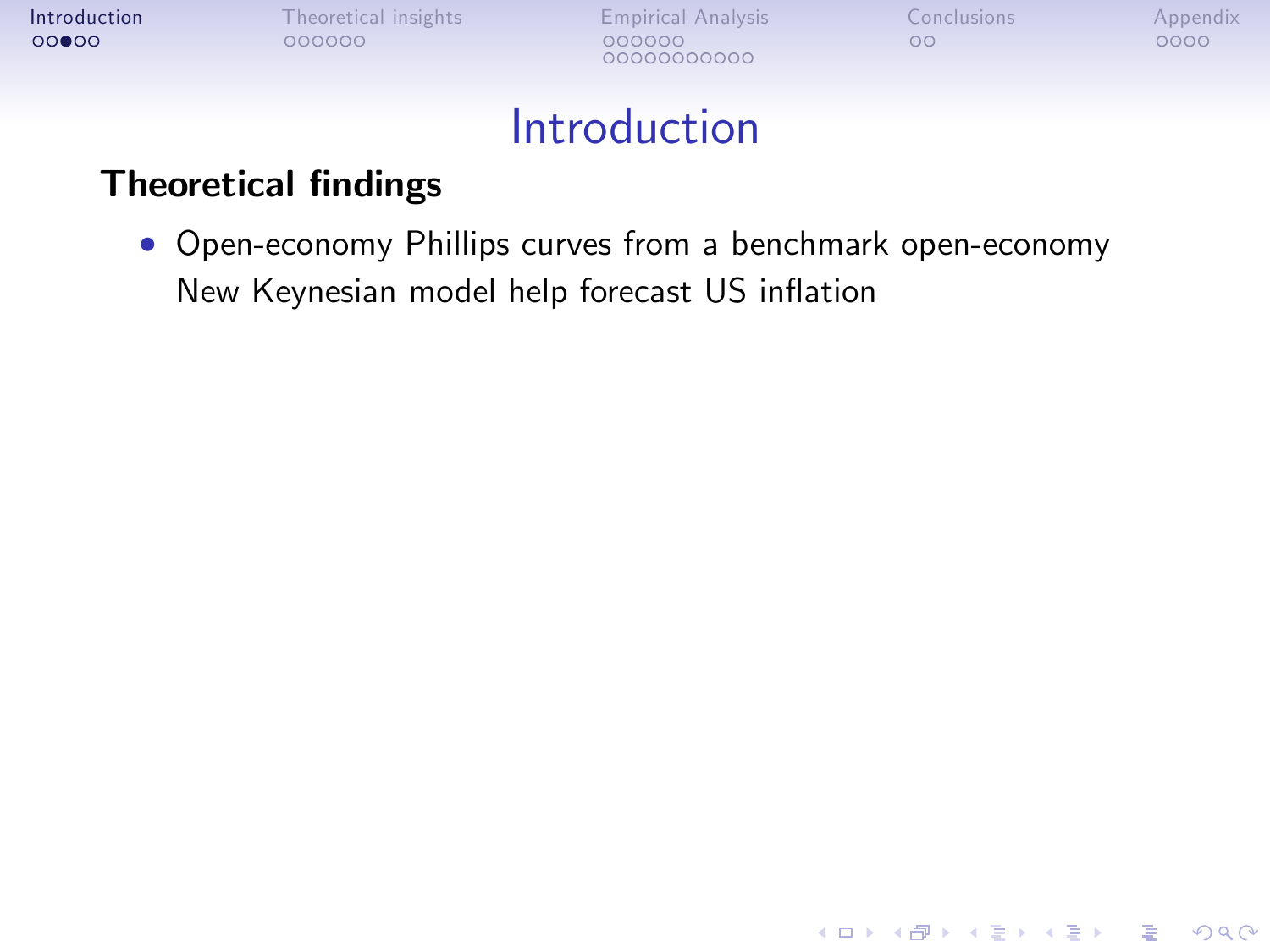00000000000

**KORK STRATER STRAKER** 

### Introduction

- Open-economy Phillips curves from a benchmark open-economy New Keynesian model help forecast US inflation
- Consider an open-economy Phillips curve-based forecasting model with (i) domestic and foreign slack (ii) domestic slack and TOT/RER gap (iii) world money supply growth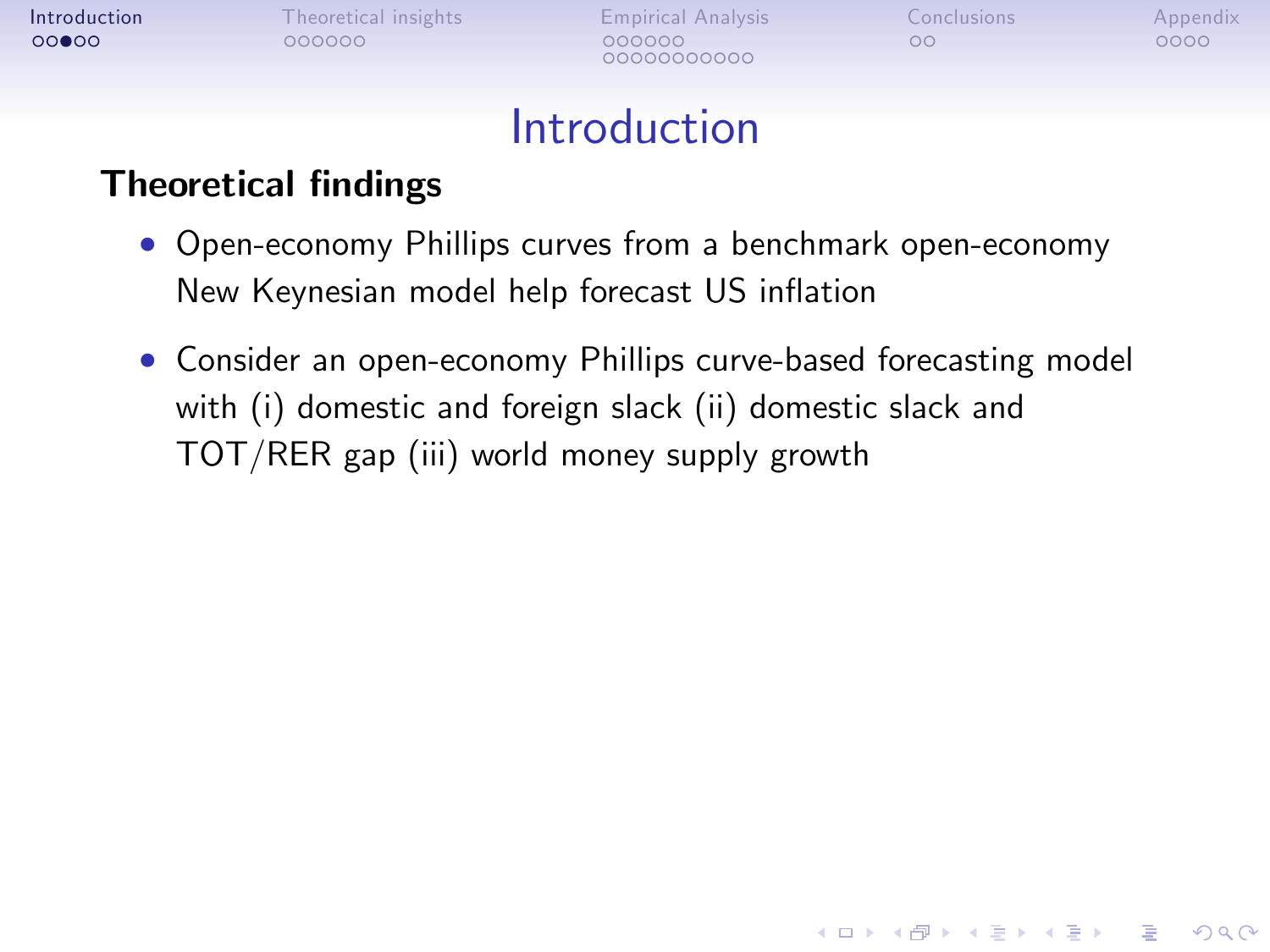00000000000

**KORK STRATER STRAKER** 

### Introduction

- Open-economy Phillips curves from a benchmark open-economy New Keynesian model help forecast US inflation
- Consider an open-economy Phillips curve-based forecasting model with (i) domestic and foreign slack (ii) domestic slack and TOT/RER gap (iii) world money supply growth
- <span id="page-9-0"></span> Open-economy Phillips curve-based model for forecasting is able to generate more accurate forecasts than naïve models (under simulated forecasts)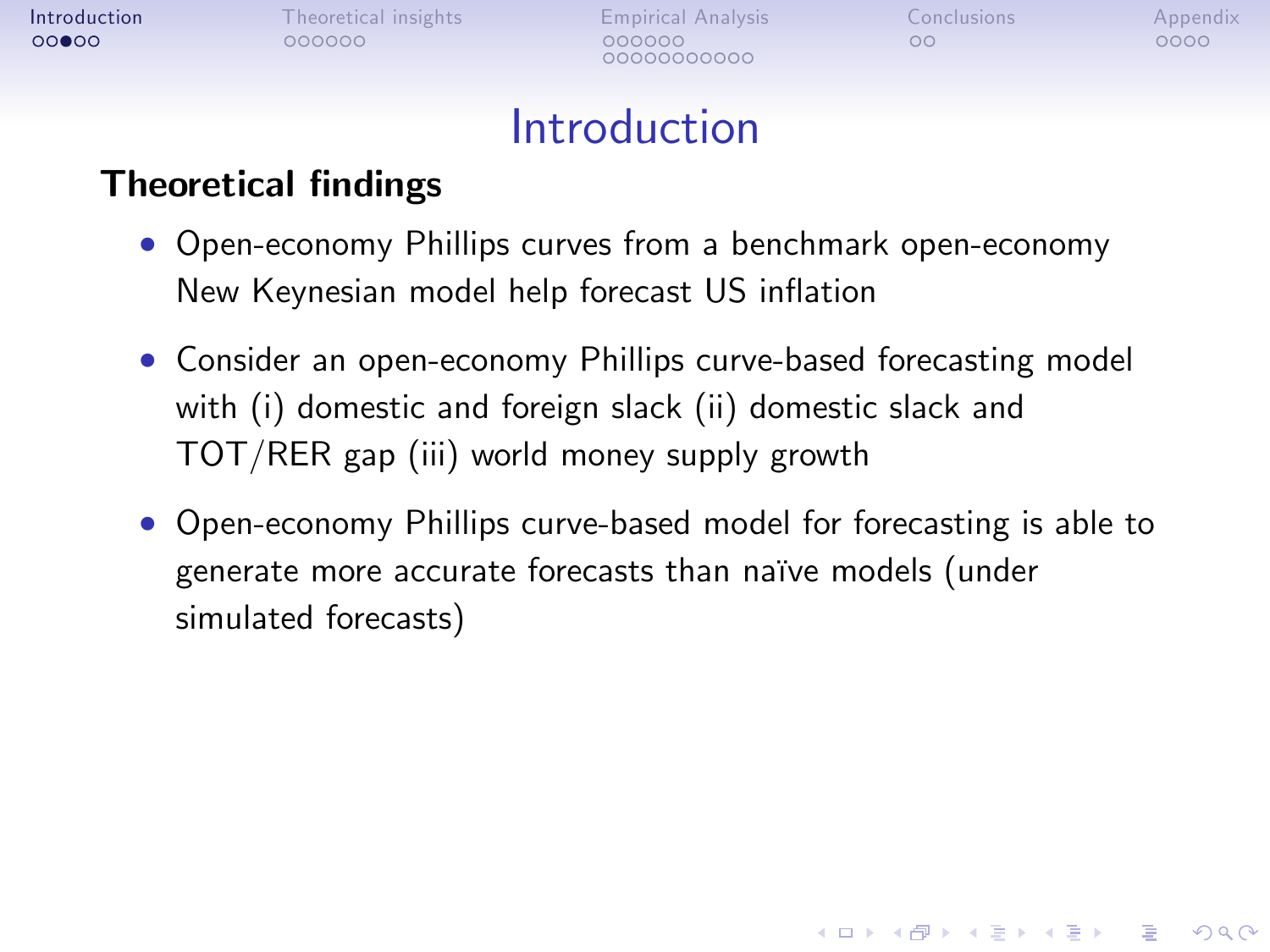| Introduction |  |
|--------------|--|
| 00000        |  |

00000000000

 $\Omega$ 

## **Introduction**

- Open-economy Phillips curves from a benchmark open-economy New Keynesian model help forecast US inflation
- Consider an open-economy Phillips curve-based forecasting model with (i) domestic and foreign slack (ii) domestic slack and TOT/RER gap (iii) world money supply growth
- Open-economy Phillips curve-based model for forecasting is able to generate more accurate forecasts than naïve models (under simulated forecasts)
- <span id="page-10-0"></span>• The model captures the effects of three channels that might be important for forecasting outcomes as suggested by the literature
	- Evaluate good luck, changes in the conduct of monetary policy, and globalization
	- Good luck and monetary policy remain important channels in a model that accounts explicitly for the [ro](#page-9-0)l[e o](#page-11-0)[f](#page-5-0)[gl](#page-10-0)[o](#page-11-0)[b](#page-0-0)[al](#page-1-0)[i](#page-13-0)[za](#page-14-0)[ti](#page-0-0)[o](#page-1-0)[n](#page-13-0)÷.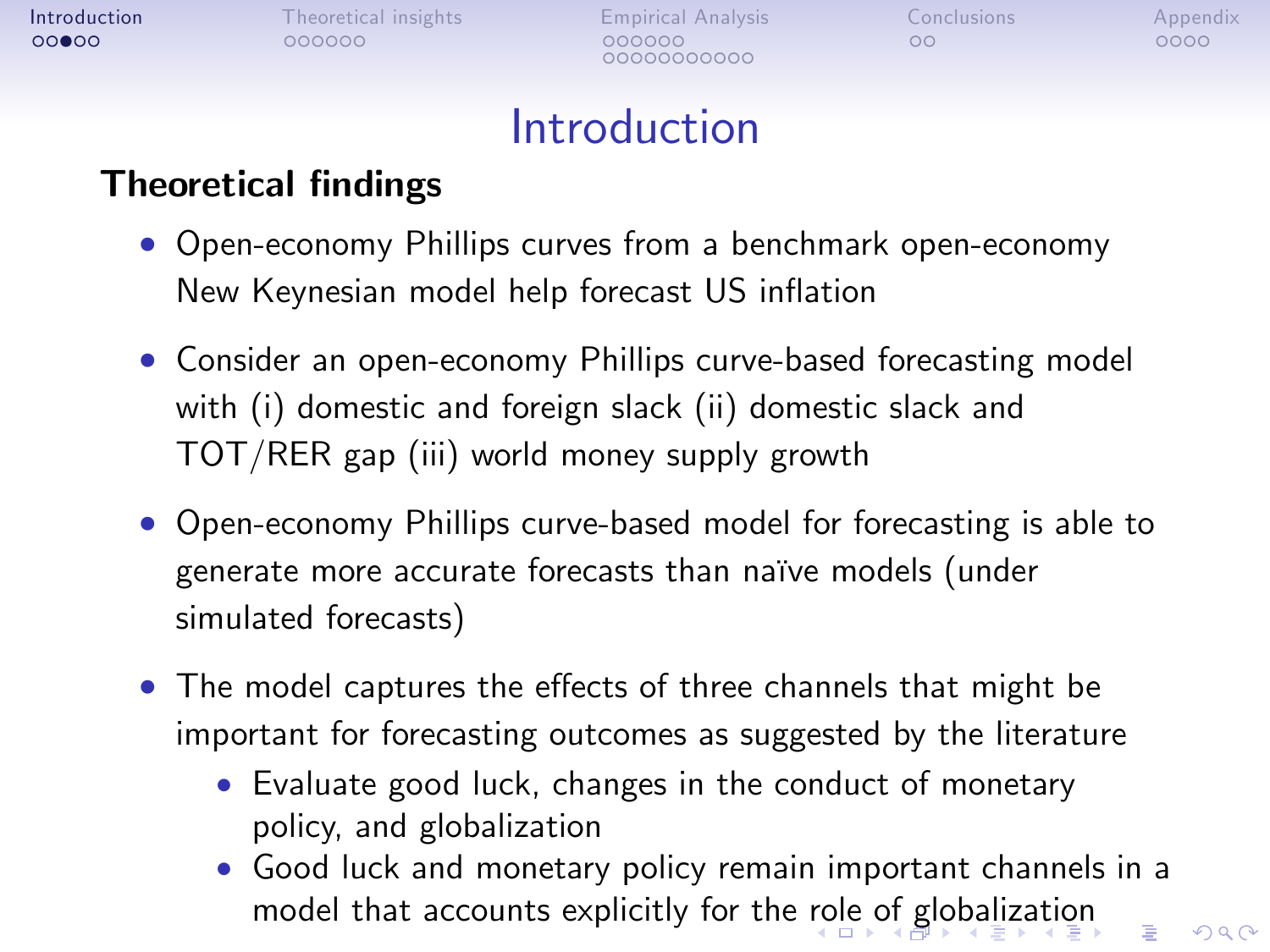### Introduction

<span id="page-11-0"></span>**Empirical findings** 

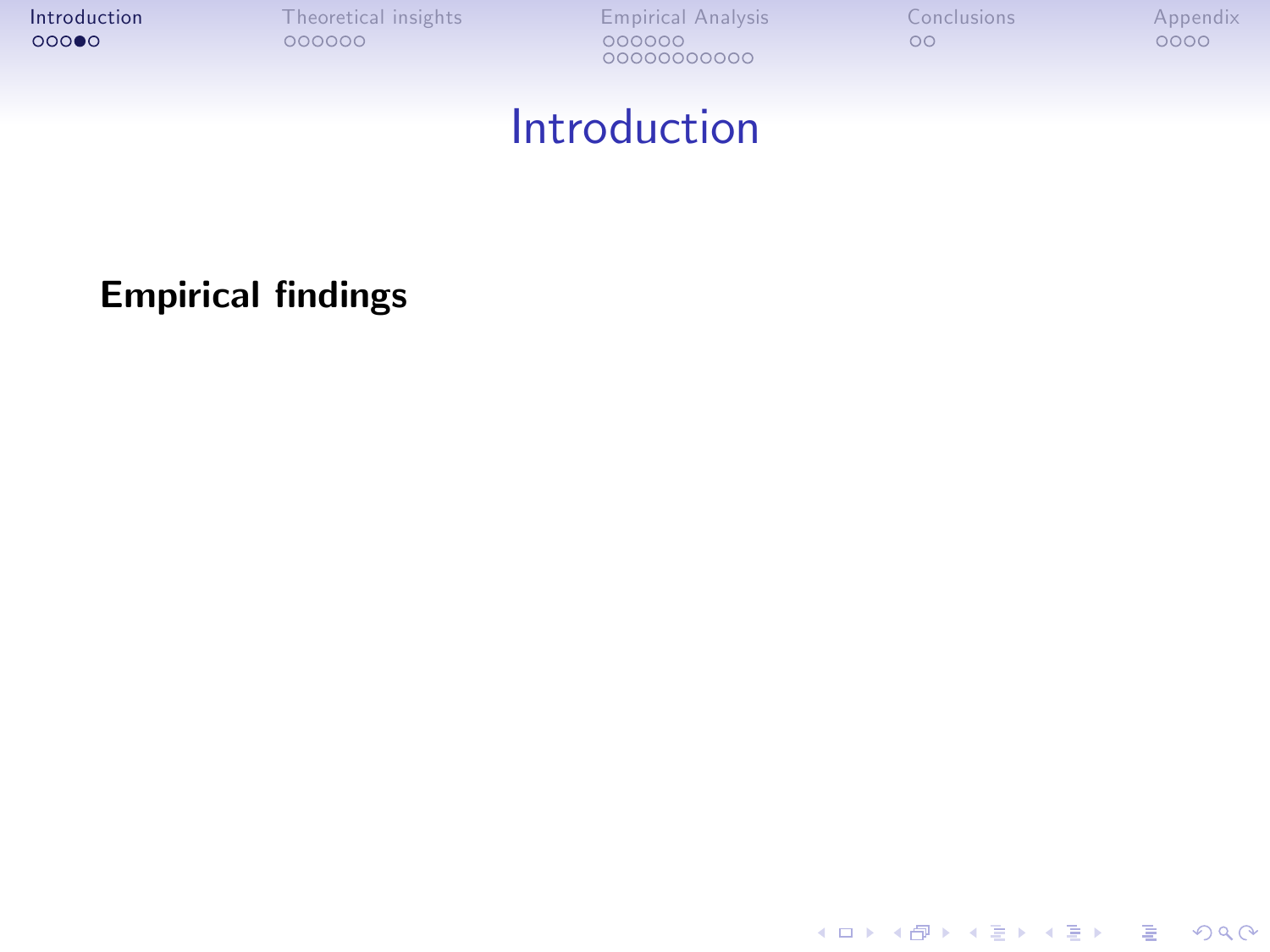00000000000

**KORK STRATER STRAKER** 

## Introduction

#### **Empirical findings**

- Empirical results with various global slack measures are mixed—consistent with the empirical literature
	- We suggest this is largely due to measurement problems of global slack
	- We circumvent these measurement problems and bring the theoretical and empirical results closer using proxies for global slack
		- TOT, REER, global money supply growth, global credit growth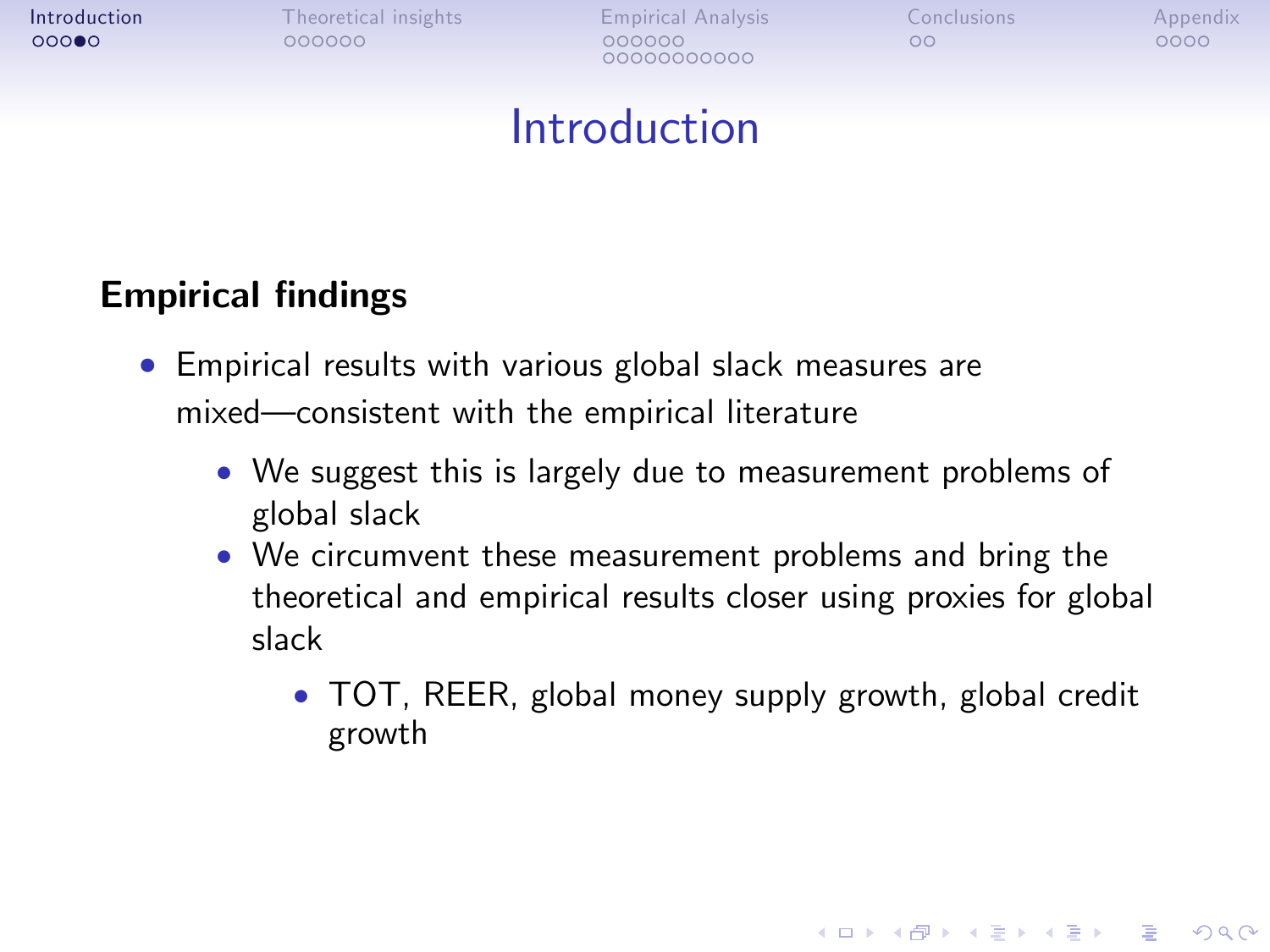| Introduction |
|--------------|
| 00000        |

00000000000

**KORK STRATER STRAKER** 

## **Outline**

- Introduction and motivation
- One possible interpretation through the lens of the open-economy NK model
	- Key theoretical results on forecasting
	- Structural changes and time-variation in forecasting accuracy (will skip this today)
- Empirical findings on forecasting accuracy (with Phillips curve-based forecasts)
- <span id="page-13-0"></span>• Concluding remarks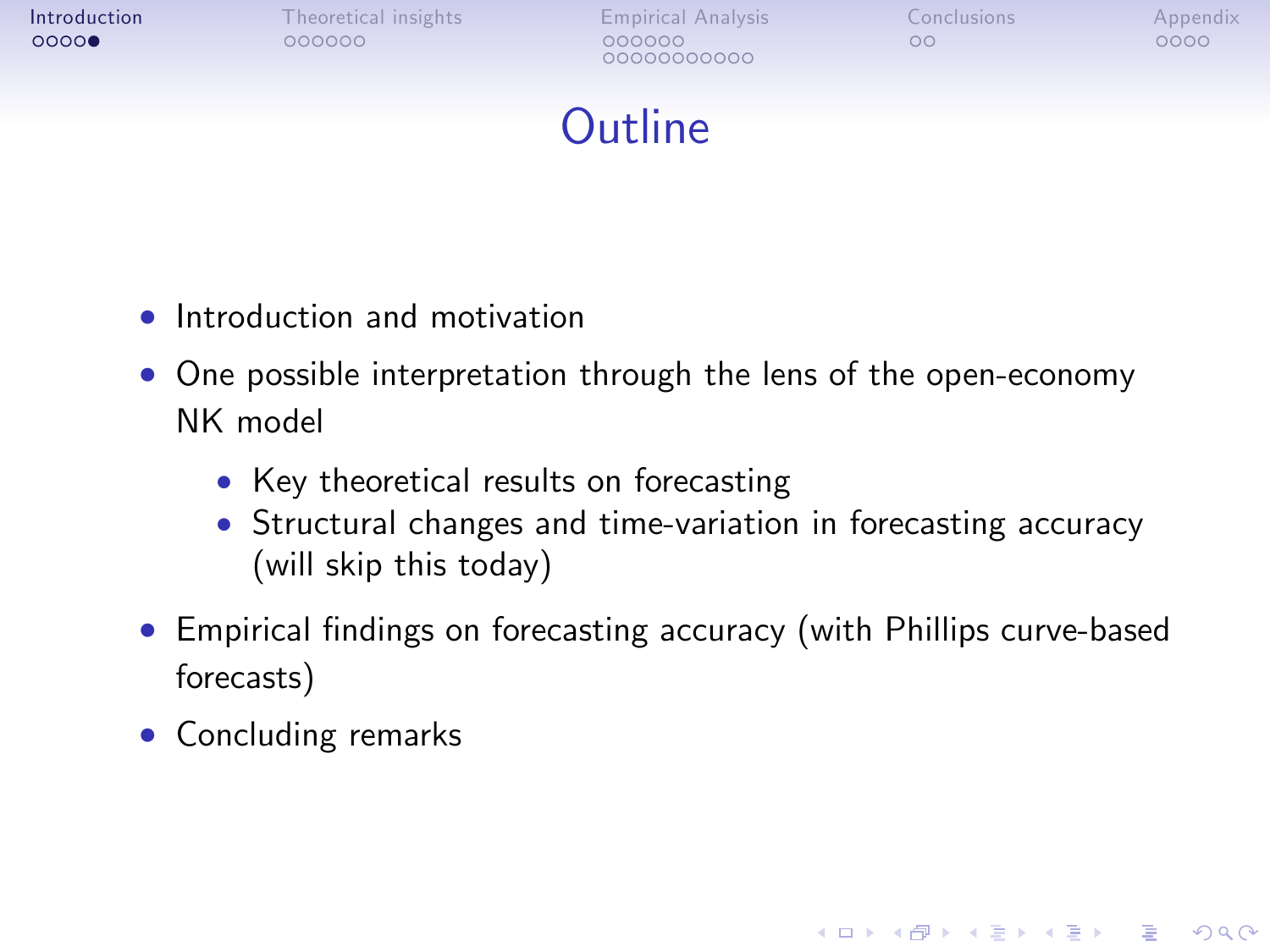[Introduction](#page-1-0) **[Theoretical insights](#page-14-0)** [Empirical Analysis](#page-20-0) [Conclusions](#page-39-0) [Appendix](#page-41-0)<br>
00000 00000 00000 00000 00000 0000

00000000000

**KORK ERRY ABY DE YOUR** 

## Outline of the model

- 2-country NK model: Home and Foreign
- The model consists of three basic structural equations for each country and two fundamental exogenous shocks
- <span id="page-14-0"></span> $\bullet$  The model is based on Martínez-García and Wynne (2010)—a variant of Clarida, Galí, and Gertler (2002) model
	- Augmented to allow for a time-varying inflation target around the zero inflation steady state
	- Price stickiness as in Calvo (1983)
	- Producer currency pricing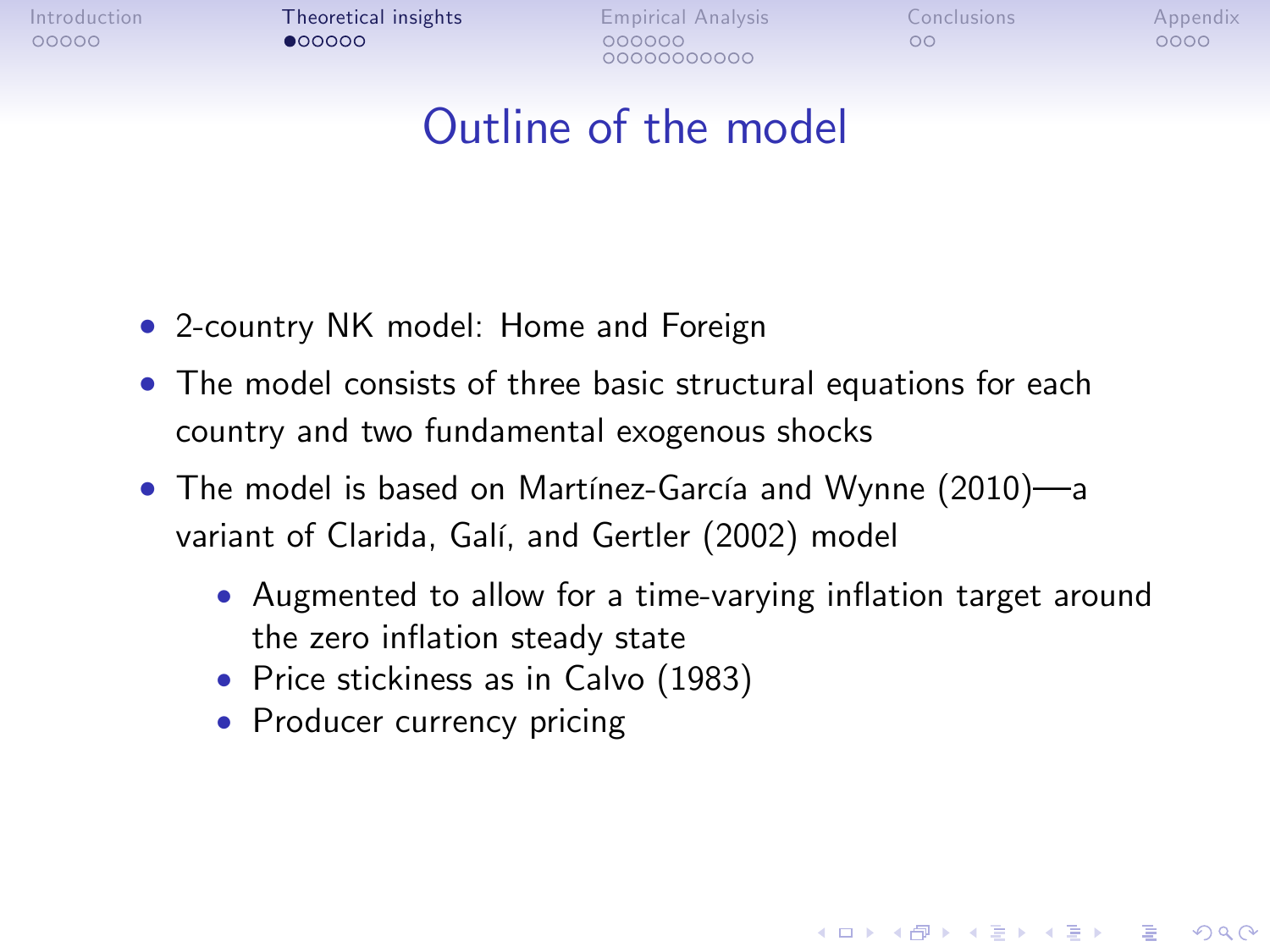[Introduction](#page-1-0) **[Theoretical insights](#page-14-0)** [Empirical Analysis](#page-20-0) [Conclusions](#page-39-0) [Appendix](#page-41-0)<br>
00000 00000 00000 00000 00000 0000 00000000000

K ロ ▶ K @ ▶ K 할 > K 할 > 1 할 > 1 이익어

### Outline of the model

Aggregate demand

$$
\gamma (1 - 2\xi) \left( \mathbb{E}_t \left[ \widehat{x}_{t+1} \right] - \widehat{x}_t \right) \approx \left( (1 - 2\xi) + \Gamma \right) \left[ \widehat{r}_t - \widehat{r}_t \right] - \Gamma \left[ \widehat{r}_t^* - \widehat{r}_t^* \right]
$$

where

$$
\widehat{r}_t \equiv \widehat{\imath}_t - \mathbb{E}_t \left[ \widehat{\pi}_{t+1} \right]
$$

Aggregate supply (Phillips curve)

<span id="page-15-0"></span>
$$
\hat{\pi}_t - \bar{\pi}_t \approx \beta \mathbb{E}_t[\hat{\pi}_{t+1} - \bar{\pi}_{t+1}] + ... \n\Phi [(\varphi \xi + \gamma \Theta) \hat{x}_t + ((1 - \xi)\varphi + (1 - \Theta)\gamma) \hat{x}_t^*]
$$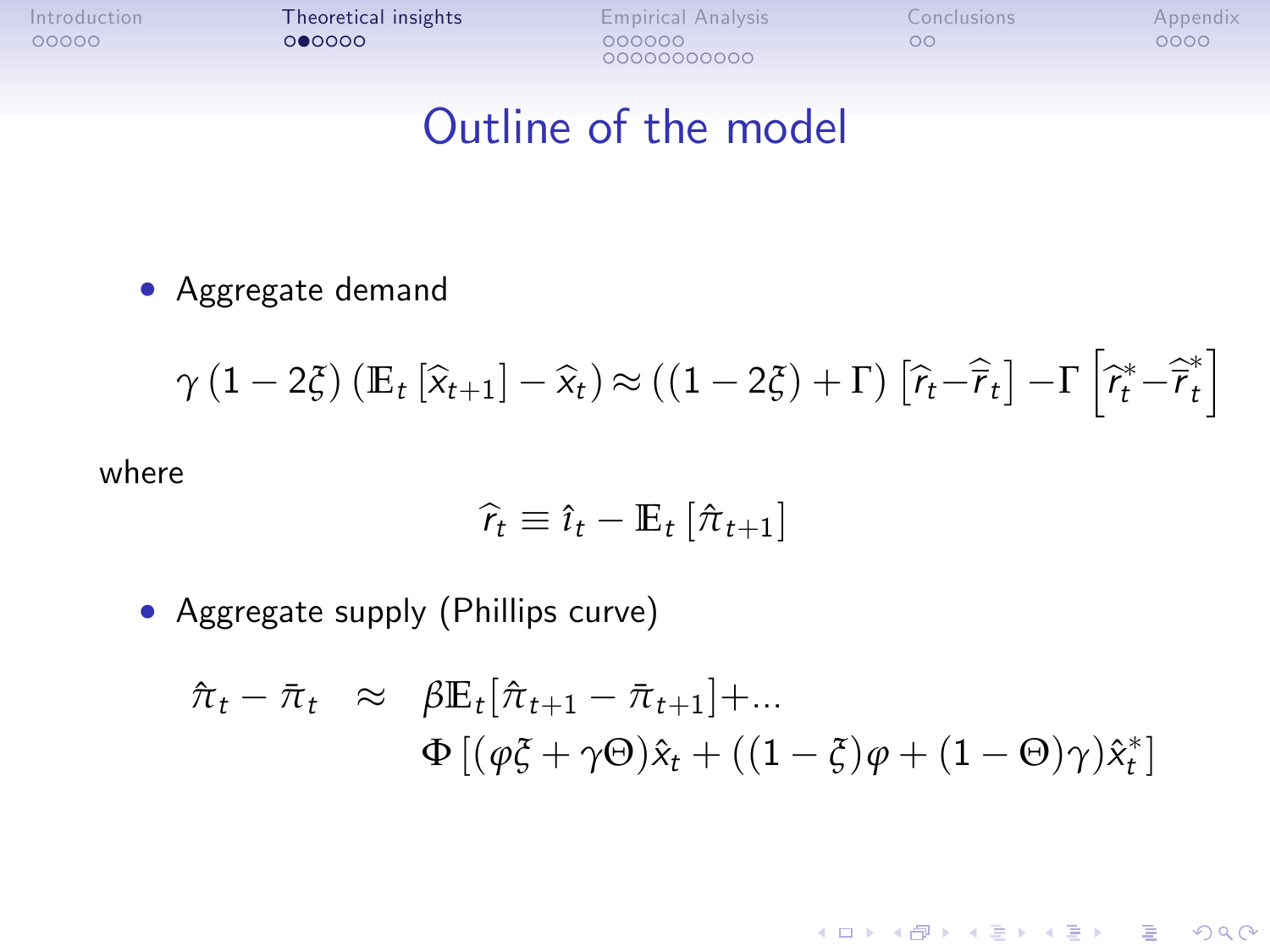[Introduction](#page-1-0) **[Theoretical insights](#page-14-0)** [Empirical Analysis](#page-20-0) [Conclusions](#page-39-0) [Appendix](#page-41-0)<br>
00000 00000 00000 00000 00000 0000

00000000000

### Outline of the model

• Monetary policy rule in the spirit of Taylor (1993)

$$
\hat{\imath}_t \approx \tilde{\pi}_t + [\Psi_\pi(\hat{\pi}_t - \tilde{\pi}_t) + \Psi_\mathbf{x} \hat{\mathbf{x}}_t] + \nu_t^m
$$

where

$$
\tilde{\pi}_t = \tilde{\pi}_{t-1} + \tilde{\varepsilon}_t
$$

Domestic money growth

$$
\Delta \hat{m}_t \approx \Delta \hat{y}_t - \eta \Delta \hat{i}_t + \hat{\pi}_t
$$

Natural interest rate

$$
\widehat{r}_t \approx \gamma \left( \frac{1+\varphi}{\gamma+\varphi} \right) \left[ \left( \Theta \Lambda + (1-\Theta) (1-\Lambda) \right) E_t \left[ \Delta \widehat{a}_{t+1} \right] + \dots \right]
$$

$$
\left( \Theta \left( 1-\Lambda \right) + (1-\Theta) \Lambda \right) E_t \left[ \Delta \widehat{a}_{t+1}^* \right].
$$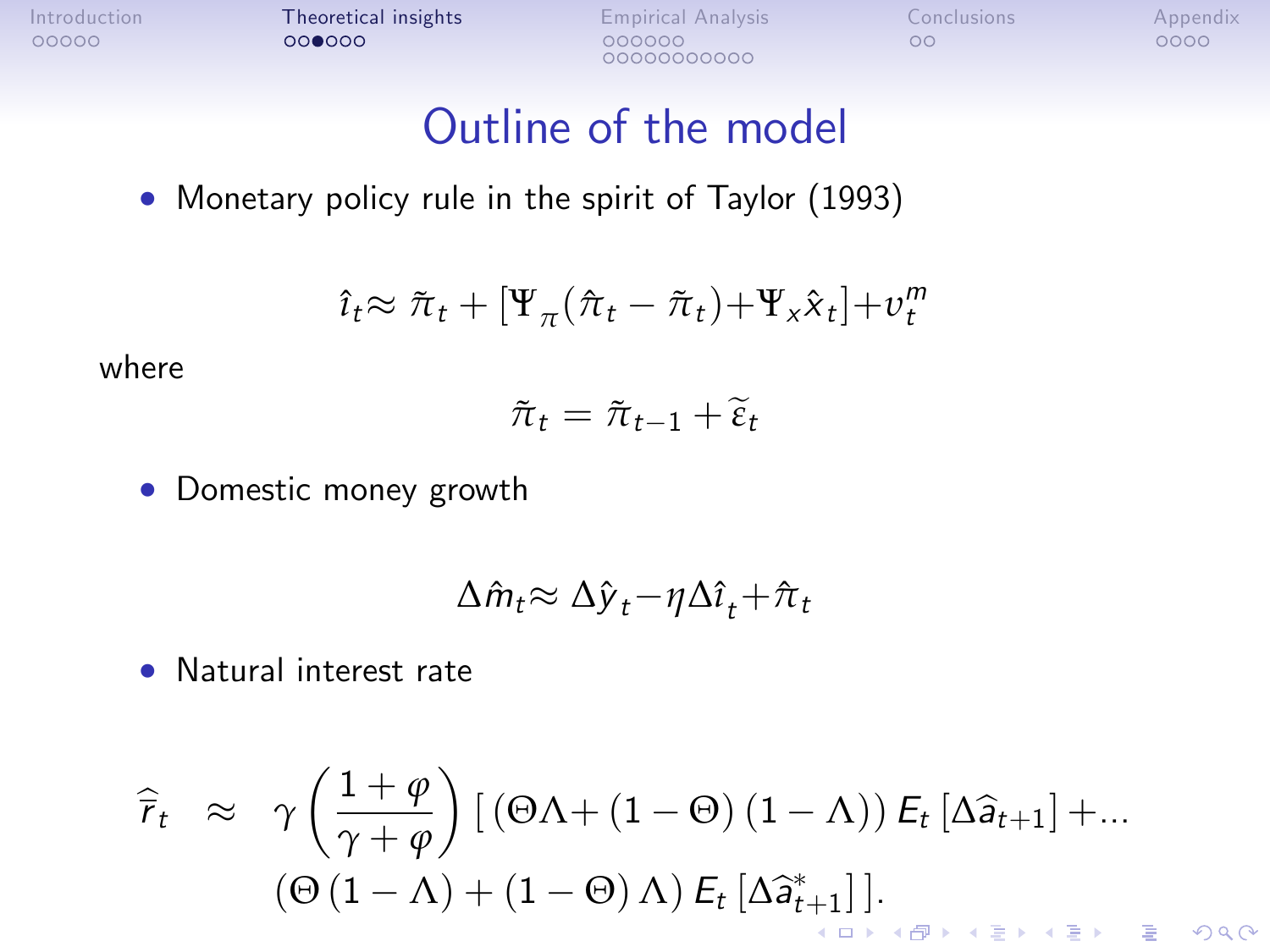0000000000

### Outline of the model

 The law of motion for productivity shocks and monetary shocks is governed by

> $a_t$  $\hat{\mathsf{a}}_{t}^*$  $\setminus$  $\approx$  $\int$ δ<sub>a</sub>  $\delta$ <sub>a,a</sub>\* *δ*a,a *δ*a  $\bigg\langle \hat{a}_{t-1}$  $\hat{\sf a}^*_{t-1}$  $\setminus$  $+$  $\int \hat{\varepsilon}_t^a$ *ε*ˆ a t  $\setminus$  $\int \hat{\varepsilon}_t^a$ *ε*ˆ a t  $\setminus$  $\sim N$  $\int$ 0  $\setminus$ ,  $\int \sigma_a^2$   $\rho_{a,a^*}$  $\rho_{a,a^*}$   $\qquad \sigma_a^2$  $\left\langle \right\rangle$  $\left( v_t^m \right)$  $v_t^{m*}$  $\setminus$  $\approx$  $\delta_m$  0 0 *δ*<sup>m</sup>  $\bigg\{v_{t-1}^m$  $v_{t-}^{m*}$  $t-1$  $\setminus$  $+$  $\int \hat{\varepsilon}_t^m$ *ε*ˆ m t  $\setminus$  $\int \hat{\varepsilon}_t^m$ *ε*ˆ m t  $\setminus$  $\sim N$  $\int$ 0  $\setminus$ ,  $\int \sigma_m^2$   $\rho_{m,m^*}$  $\rho_{m,m^*}$   $\qquad \sigma_m^2$  $\left\langle \right\rangle$

> > **KORK ERKER ADE YOUR**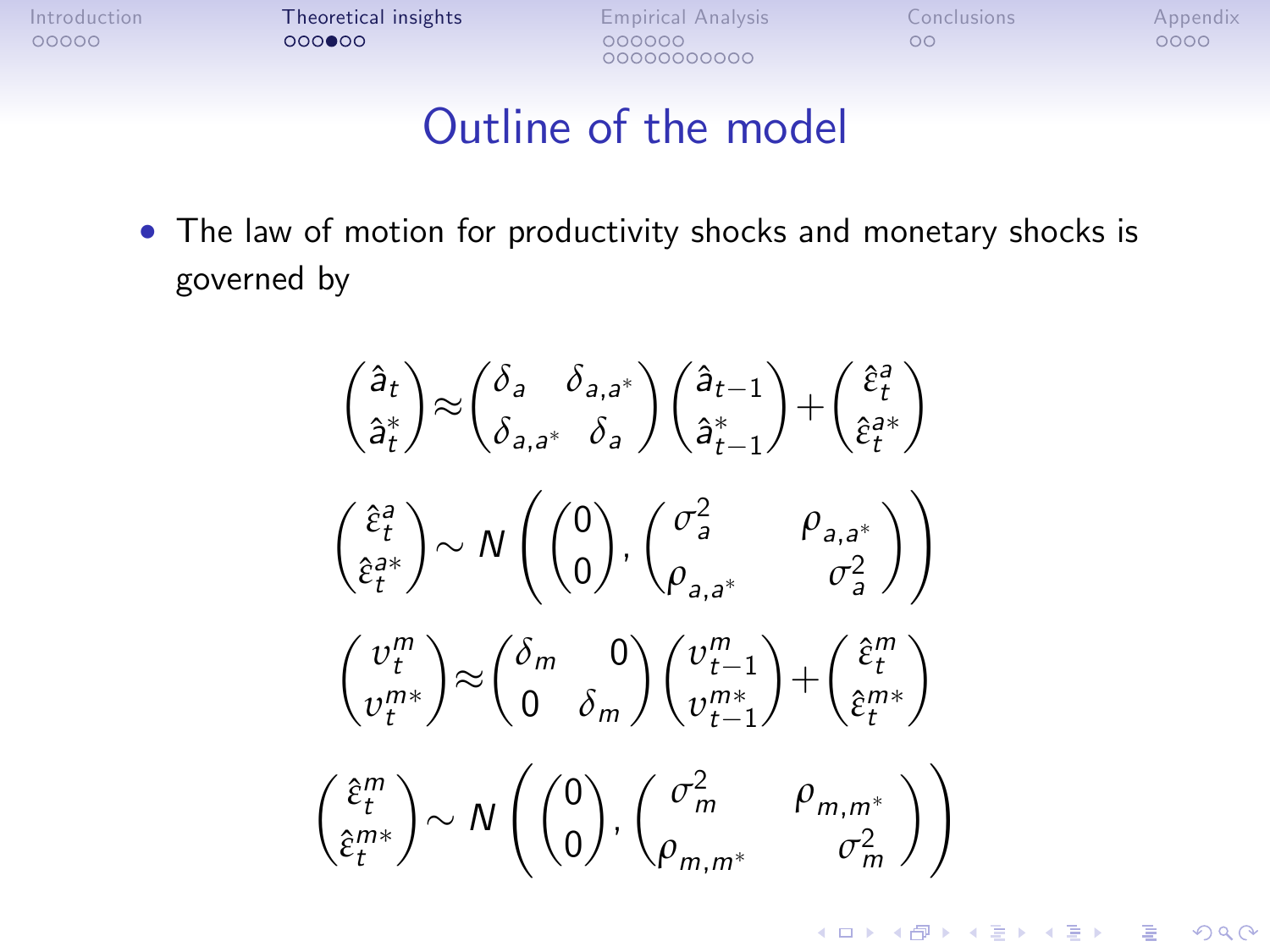[Introduction](#page-1-0) **[Theoretical insights](#page-14-0) E**mpirical Analysis [Conclusions](#page-39-0) [Appendix](#page-41-0)

00000000000

**KORK STRATER STRAKER** 

## Key theoretical results

1. Extending the proposition in Woodford (2008): No variables other than domestic and foreign slack should help improve the forecast of changes in inflation. The forecasting relationship for domestic inflation implied by the open economy NK model can be expressed as

$$
\mathbb{E}_{t}(\hat{\pi}_{t+j}) = \hat{\pi}_{t} + \frac{\lambda^{W}}{\eta^{W}} \hat{x}_{t}^{W} + \frac{1}{2} \frac{\lambda^{R}}{\eta^{R}} \hat{x}_{t}^{R}
$$
\n
$$
\hat{x}_{t}^{W} \equiv \frac{1}{2} \hat{x}_{t} + \frac{1}{2} \hat{x}_{t}^{*}
$$
\n
$$
\hat{x}_{t}^{R} \equiv \hat{x}_{t} - \hat{x}_{t}^{*}
$$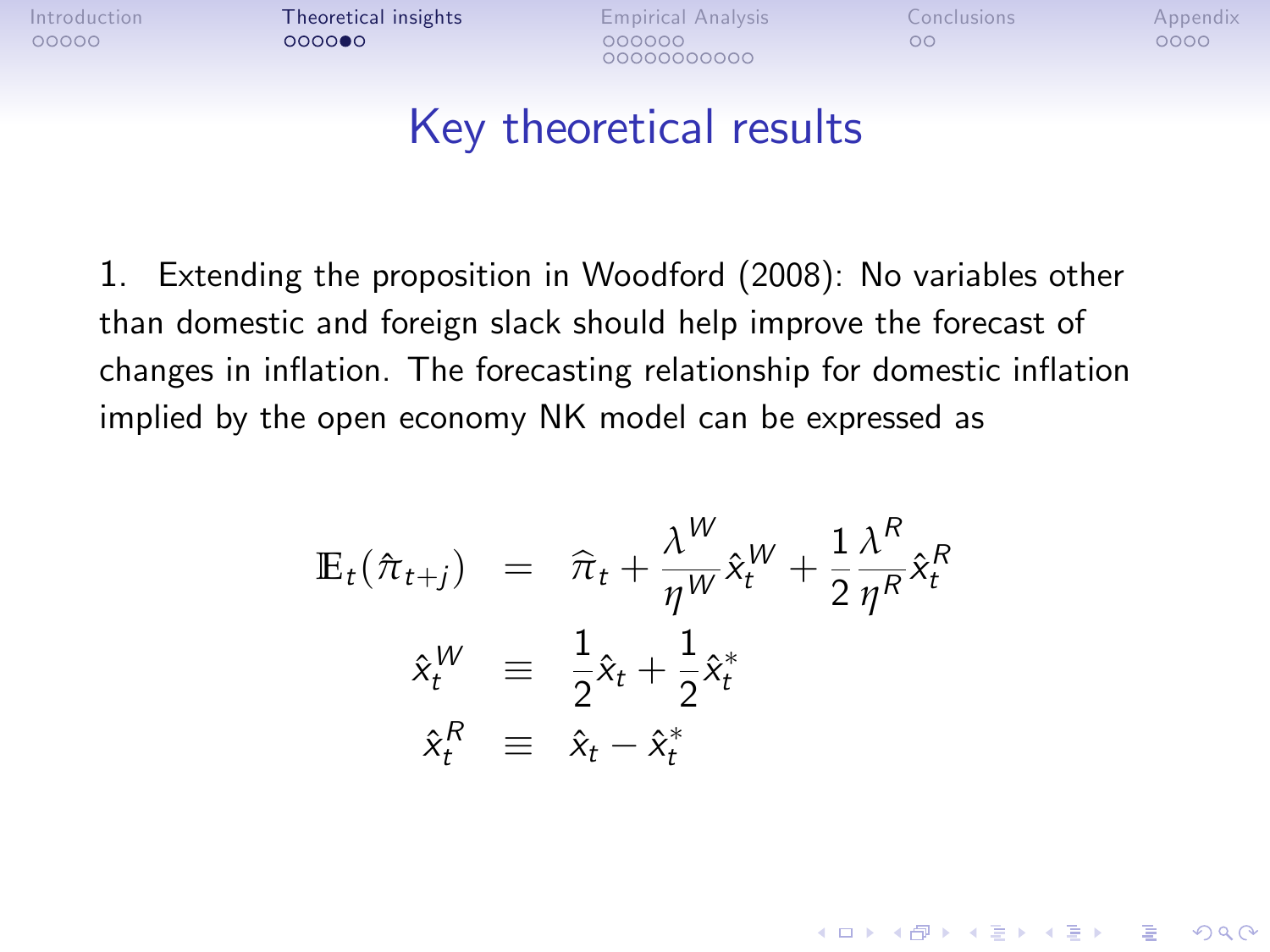[Introduction](#page-1-0) **[Theoretical insights](#page-14-0) E**mpirical Analysis [Conclusions](#page-39-0) [Appendix](#page-41-0)

00000000000

**KORKA SERKER ORA** 

## Key theoretical results

2. Domestic terms of trade gap  $\hat{z}_t$  (and also real exchange rate gap) is proportional to the relative slack (Martínez-García and Wynne(2010)),

$$
\hat{z}_t \approx \kappa \hat{x}_t^R
$$

3. World real money gap  $\hat{m}^{g,W}_t$  is proportional to the global slack,

$$
\hat{m}_t^{\mathcal{g},W} \approx \chi \hat{x}_t^W
$$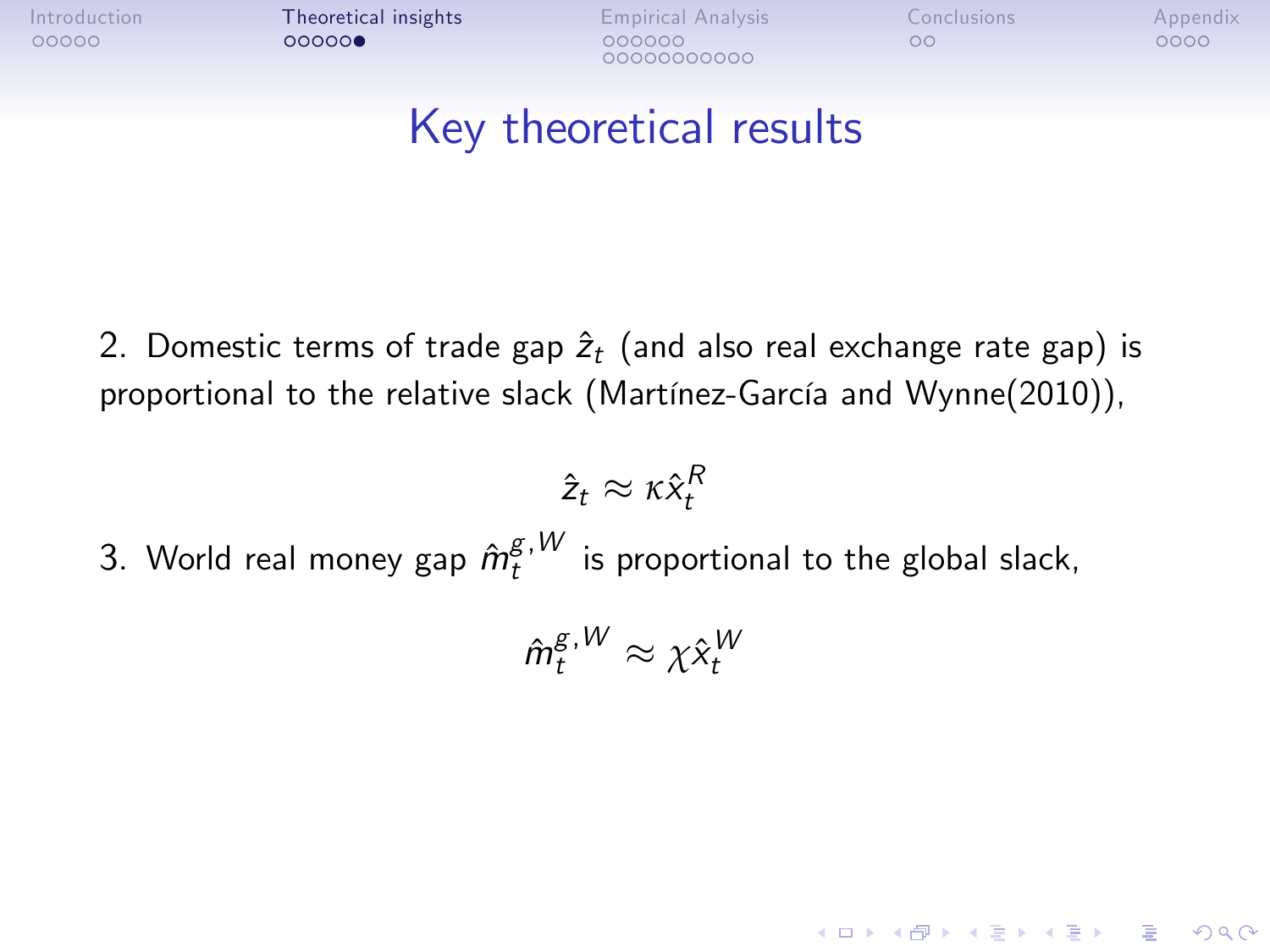00000000000

**KORK STRATER STRAKER** 

### Empirical analysis

We test the predictive ability of

- Global output gap measures
- Proxies suggested by the open-economy NK model (TOT, REER, money, and credit)
- <span id="page-20-0"></span>Domestic measures (slack, money, and credit)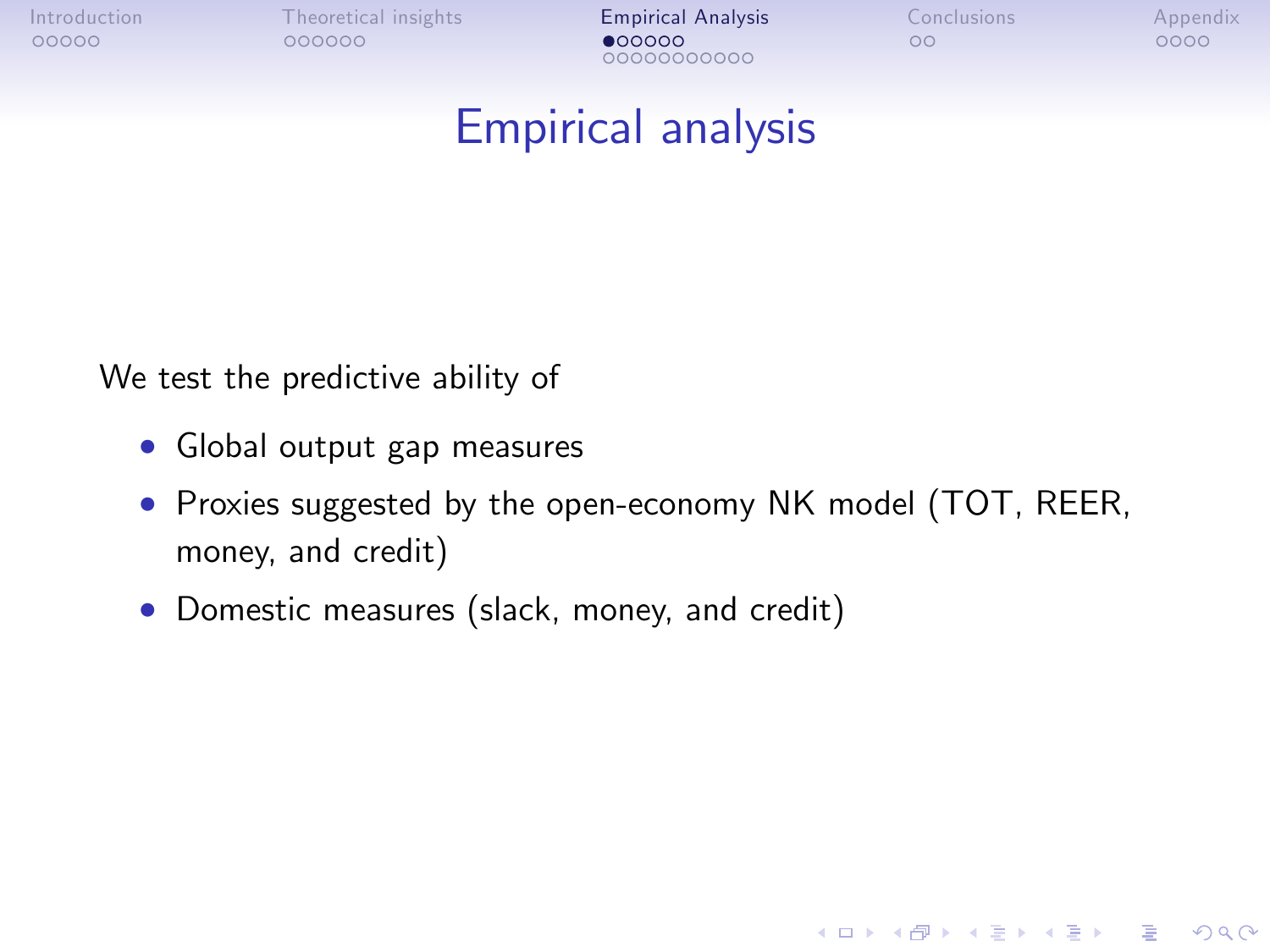00000000000

**KORK STRATER STRAKER** 

## Data

- US inflation (annualized log differences of quarterly price series): CPI, Core CPI, PCE deflator, Core PCE, GDP deflator, PPI
- Forecasting variables Slack:
	- Domestic slack: CBO, FRBD, IMF, OECD, HP-filtered US real GDP
	- Global slack: FRBD G7, FRBD G28, IMF advanced, OECD G7, OECD Total
- Forecasting variables Terms of trade:
	- Terms of trade gap: Terms of trade (HP-filtered, first differenced), Terms of trade ex. oil (HP-filtered, first differenced)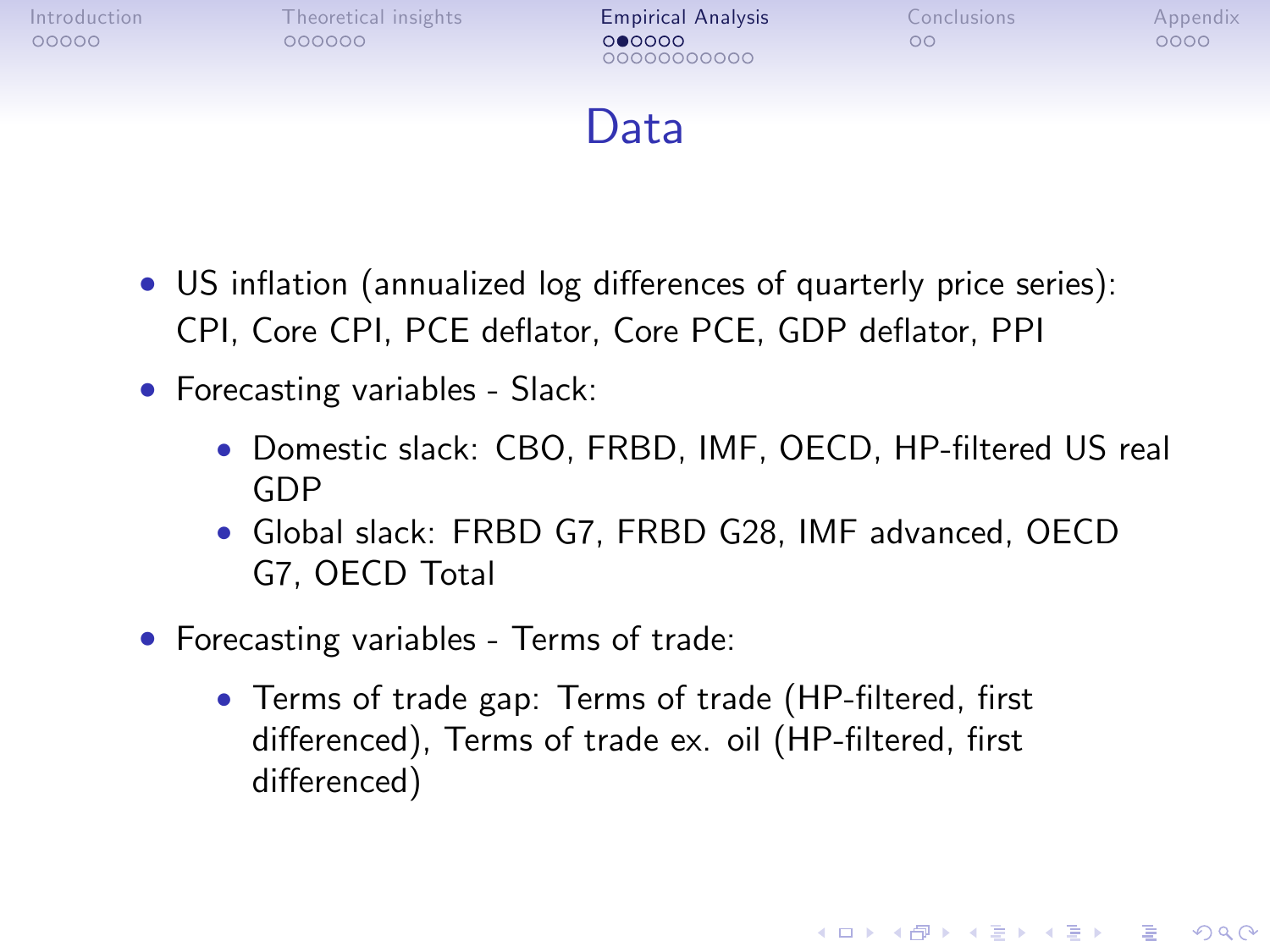00000000000

**KORK STRATER STRAKER** 

## Data

- Forecasting variables Real effective exchange rate:
	- RER gap: REER (HP-filtered, first differenced),
- Forecasting variables Money growth:
	- Domestic money supply growth  $(\%)$ : US  $(M2)$
	- Global money supply growth (%, G7 average): Canada (M3), Germany, Italy and Japan (M2), France (M2 & M3), UK (M4), US (M2)
- Forecasting variables Credit growth (BIS):
	- Domestic credit growth  $\frac{6}{6}$ , Non-financial credit from all sectors to the private sector)
	- Global credit growth (%, G7 average)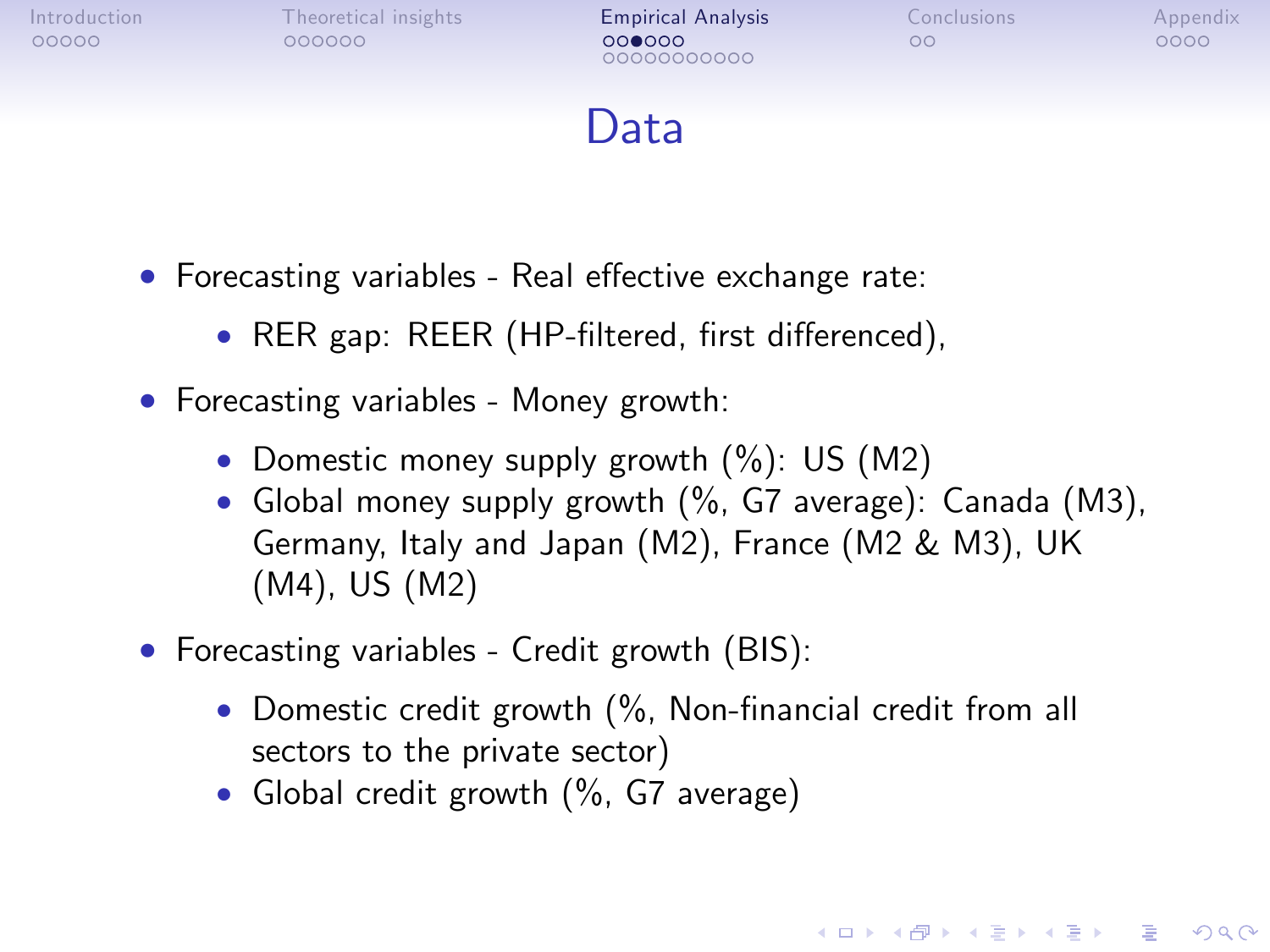00000000000

**KORK STRATER STRAKER** 

#### Forecast models

- We introduce three models to forecast US inflation
- Model 1: Reduced-form Phillips curve model.  $\hat{x}_t$  : domestic slack, domestic money; global slack, global money, global credit growth

$$
\hat{\pi}_{t+h|t}^h = a_1 + \lambda_{11}(L)\hat{\pi}_t + \lambda_{12}(L)\hat{x}_t + \hat{\epsilon}_{1,t+h}
$$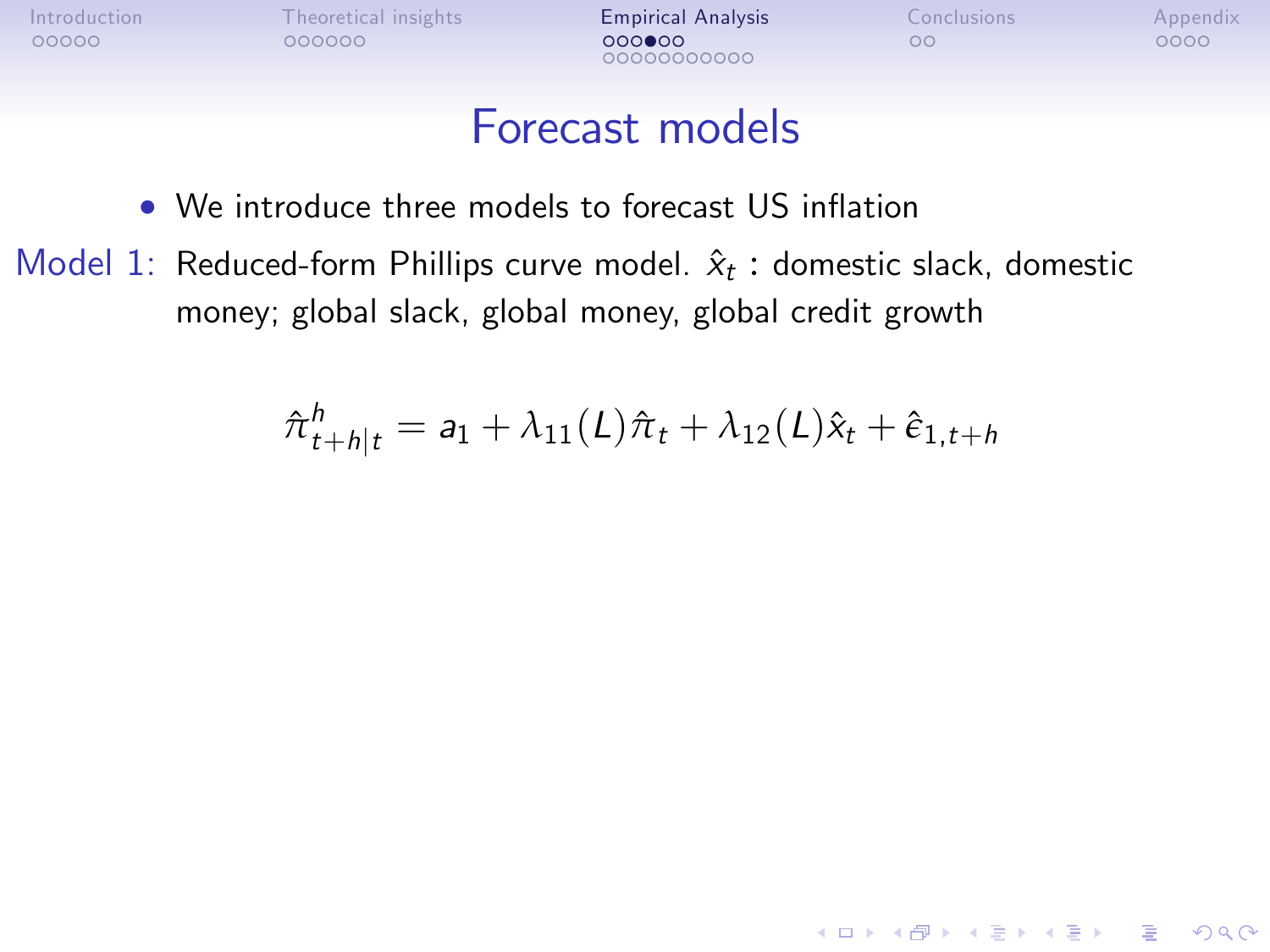00000000000

**KORK STRATER STRAKER** 

#### Forecast models

- We introduce three models to forecast US inflation
- Model 1: Reduced-form Phillips curve model.  $\hat{x}_t$  : domestic slack, domestic money; global slack, global money, global credit growth

$$
\hat{\pi}_{t+h|t}^h = a_1 + \lambda_{11}(L)\hat{\pi}_t + \lambda_{12}(L)\hat{x}_t + \hat{\epsilon}_{1,t+h}
$$

Model 2: Reduced-form open-economy Phillips curve model.  $\hat{x}_t$  and  $\hat{z}_t$ : domestic and foreign slack, domestic slack and TOT/RER gap

$$
\hat{\pi}_{t+h|t}^h = a_1 + \lambda_{21}(L)\hat{\pi}_t + \lambda_{22}(L)\hat{x}_t + \lambda_{23}(L)\hat{z}_t + \hat{\epsilon}_{2,t+h}
$$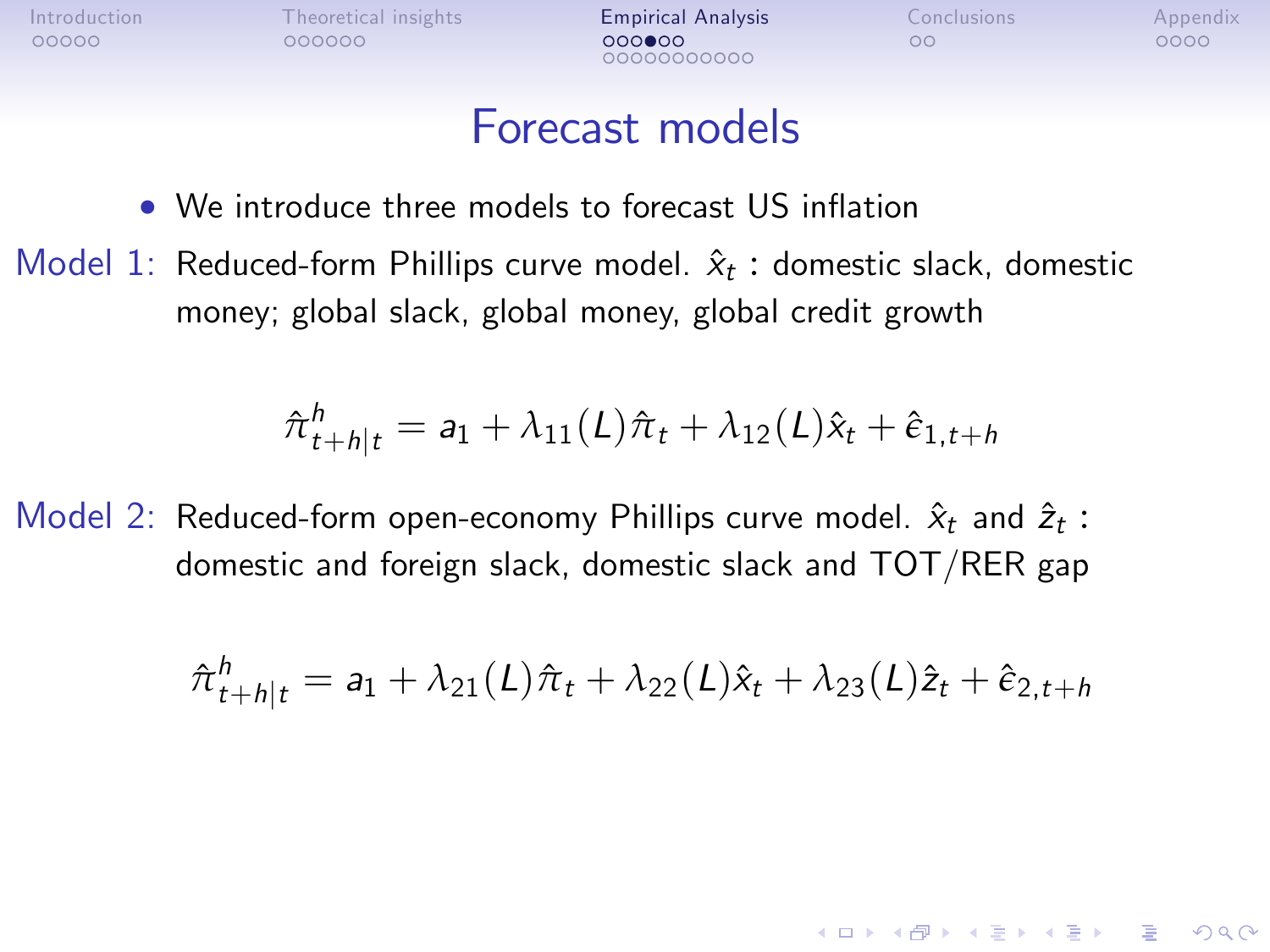[Introduction](#page-1-0) [Theoretical insights](#page-14-0) **[Empirical Analysis](#page-20-0)** [Conclusions](#page-39-0) [Appendix](#page-41-0)<br>
00000 000000 000000 00000 000 000 0000

00000000000

 $4 \equiv 1$   $\equiv 0.99$ 

#### Forecast models

- We introduce three models to forecast US inflation
- Model 1: Reduced-form Phillips curve model.  $\hat{x}_t$  : domestic slack, domestic money; global slack, global money, global credit growth

$$
\hat{\pi}_{t+h|t}^h = a_1 + \lambda_{11}(L)\hat{\pi}_t + \lambda_{12}(L)\hat{x}_t + \hat{\epsilon}_{1,t+h}
$$

Model 2: Reduced-form open-economy Phillips curve model.  $\hat{x}_t$  and  $\hat{z}_t$ : domestic and foreign slack, domestic slack and TOT/RER gap

$$
\hat{\pi}_{t+h|t}^h = a_1 + \lambda_{21}(L)\hat{\pi}_t + \lambda_{22}(L)\hat{x}_t + \lambda_{23}(L)\hat{z}_t + \hat{\epsilon}_{2,t+h}
$$

Model 3: Univariate autoregressive (AR) process

$$
\hat{\pi}_{t+h|t}^h = a_3 + \lambda_3(L)\hat{\pi}_t + \hat{\epsilon}_{3,t+h}
$$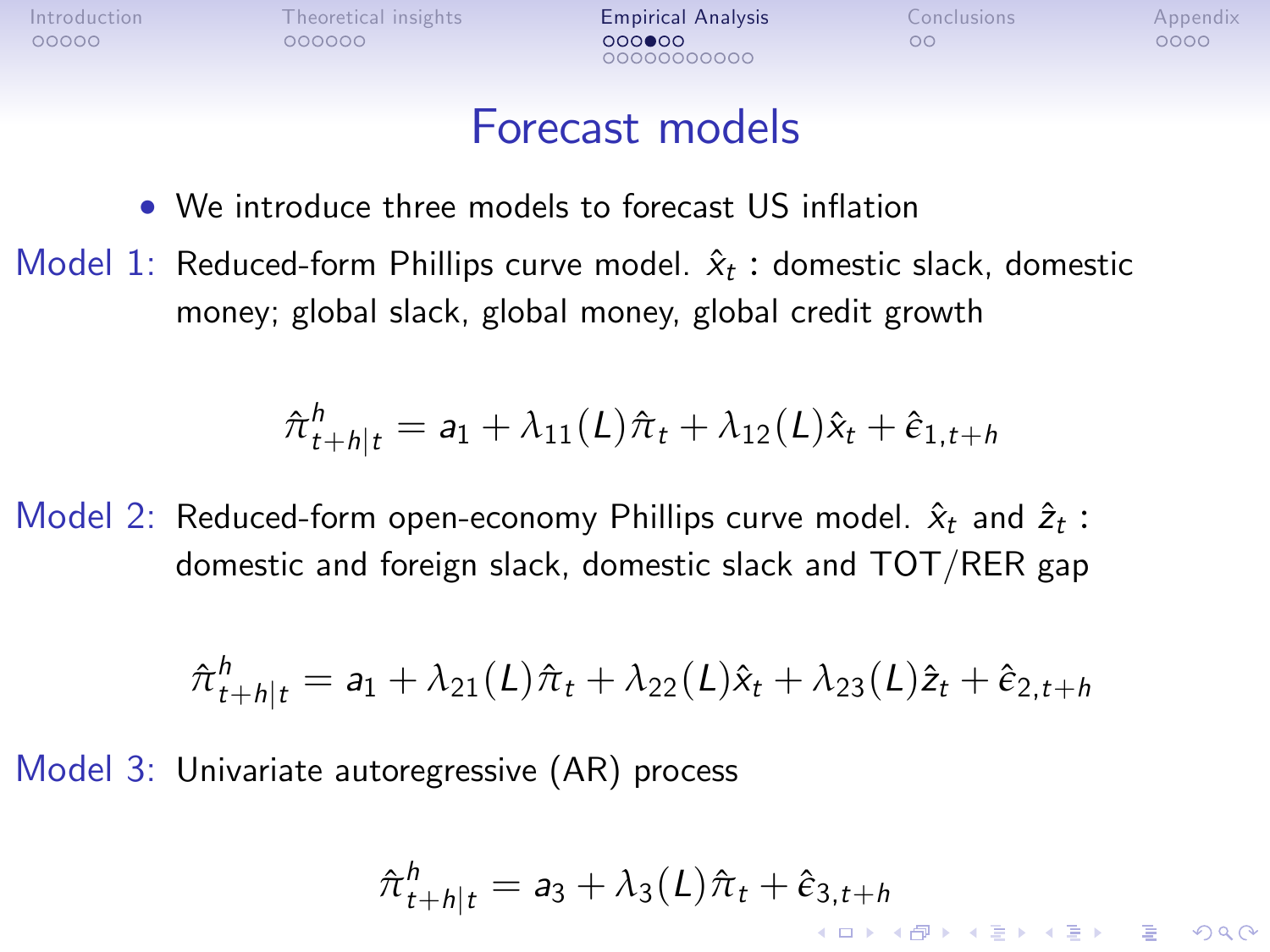00000000000

**KORKA SERKER ORA** 

#### Forecast evaluation

- We use a recursive, pseudo out-of-sample forecasting method
	- i.e. at any given date t, we forecast inflation at date  $t + h$ using all available data up to date  $t$
- Let  $T_0$  denote the starting date of the data series and  $T_1$  denote the end. The estimation sample starts at  $T_0$  and ends in  $t_0$ .
- MSFE of model *i* at horizon *h* and from date  $t_0$  to  $T_1 h$

$$
MSFE_j(h) = \frac{1}{T_1 - h - t_0 + 1} \sum_{t=t_0}^{T_1 - h} \hat{\epsilon}_{j, t+h}^2
$$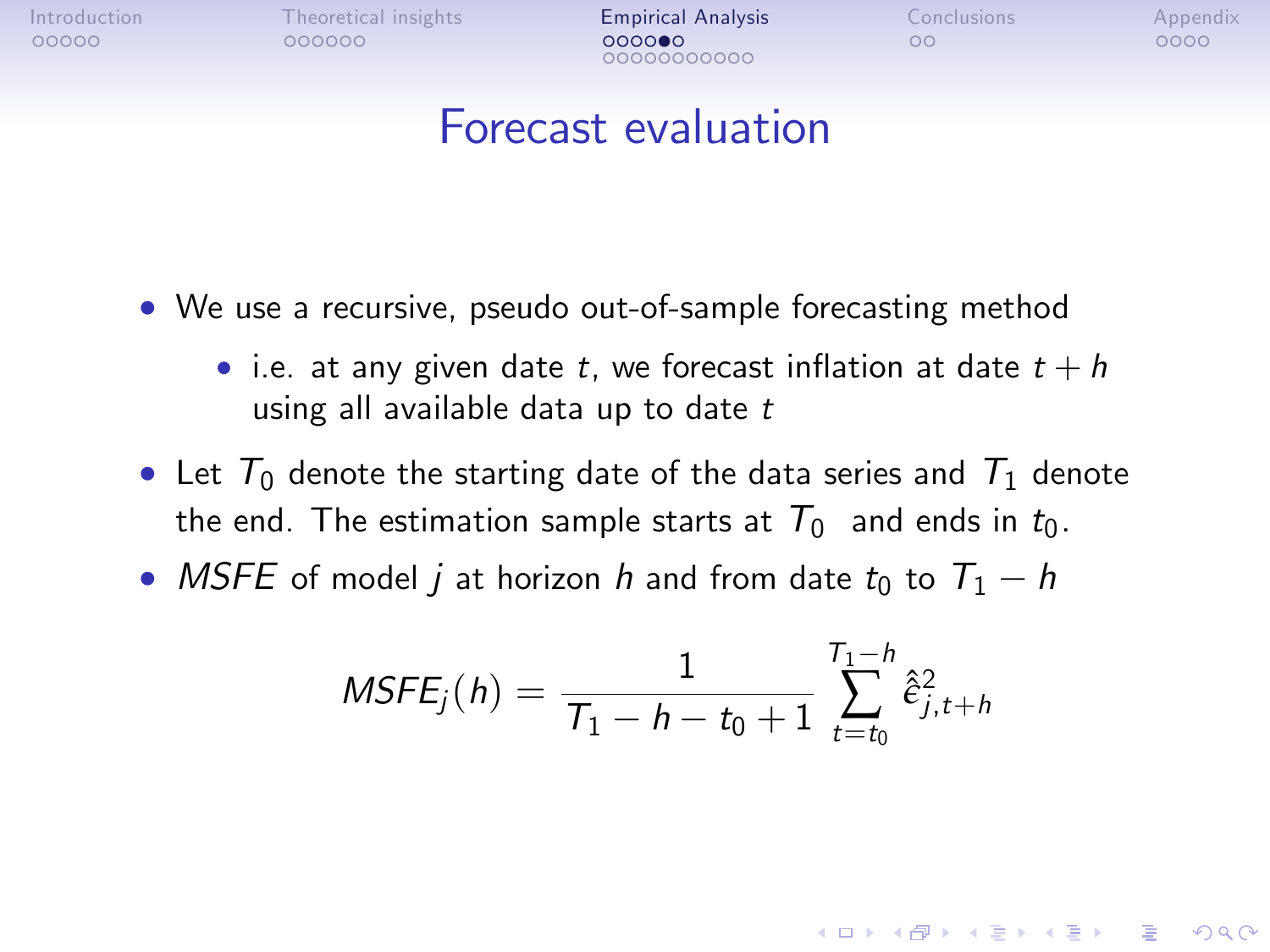[Introduction](#page-1-0) [Theoretical insights](#page-14-0) **[Empirical Analysis](#page-20-0)** [Conclusions](#page-39-0) [Appendix](#page-41-0)<br>
00000 000000 000000 000000 00000 00000

00000000000

**KORKA SERKER ORA** 

### Inference and samples

- We define relative MSFEs as MSFE<sub>FM</sub> / MSFE<sub>AR</sub>
	- $H_0$ : MSFE<sub>FM</sub> / MSFE<sub>AR</sub>  $\geq 1$  H<sub>1</sub>: MSFE<sub>FM</sub> / MSFE<sub>AR</sub>  $< 1$
- Inference is based on a one-sided F-test against critical values based on a bootstrap algorithm described in Clark and McCracken (2005)
	- We use the procedure described by Clark and McCracken (2005) to test Model 2 (against Model 1)
	- Extend the procedure in Clark and McCracken (2005) to test Model 3 (against Model 1)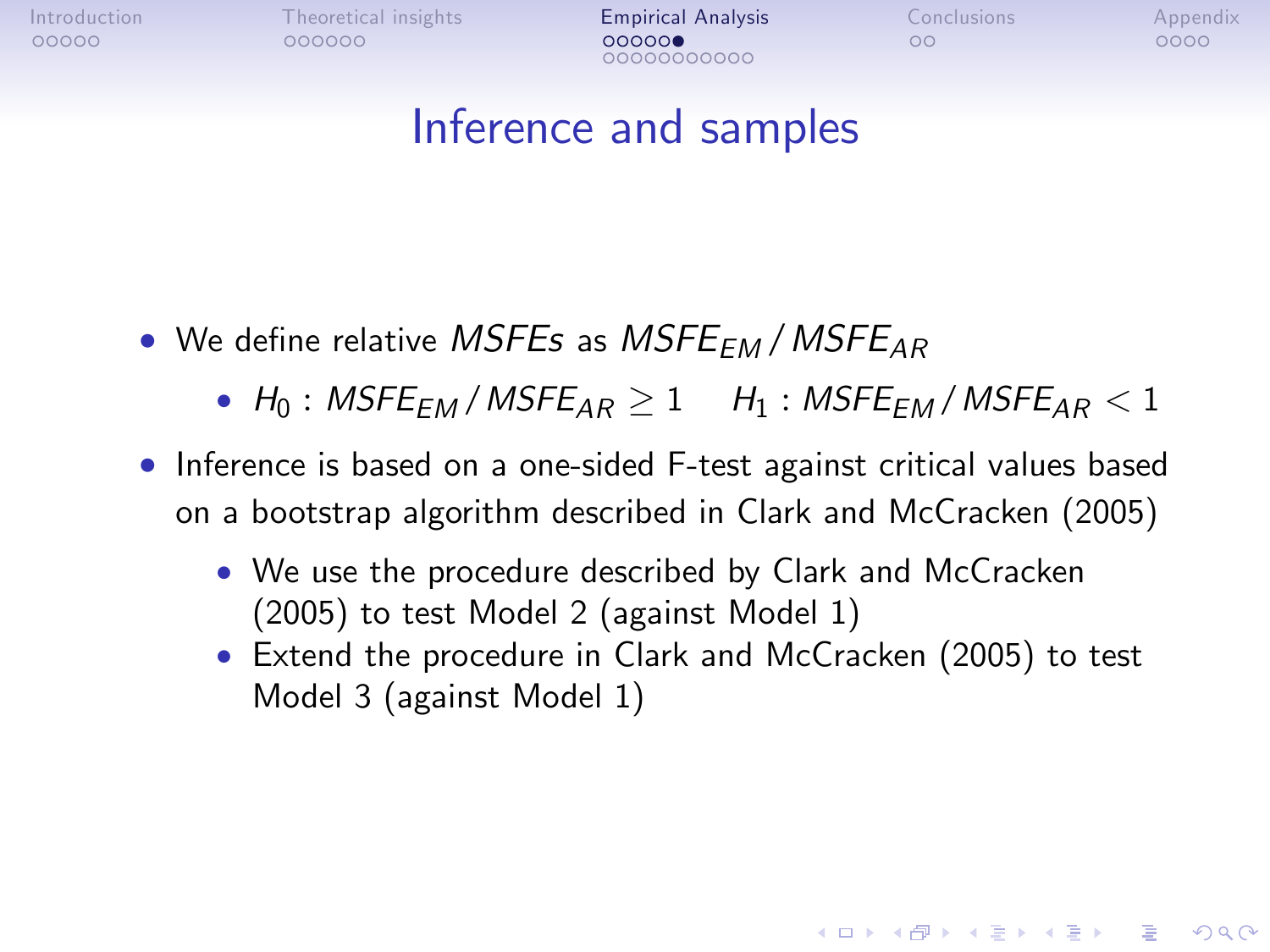**KORK ERKER ER AGA** 

### Stylized facts: How did forecast accuracy evolve over time?

- We perform rolling forecasts (Model 1, 2, 3) for the following sets of variables:
	- Domestic slack, global slack
	- Terms of trade and terms of trade ex. oil
	- Real effective exchange rate
	- Domestic and global money growth
	- Domestic and global credit growth
- Estimation and forecast samples include 80 quarters each
- We start from the earliest quarter available in the dataset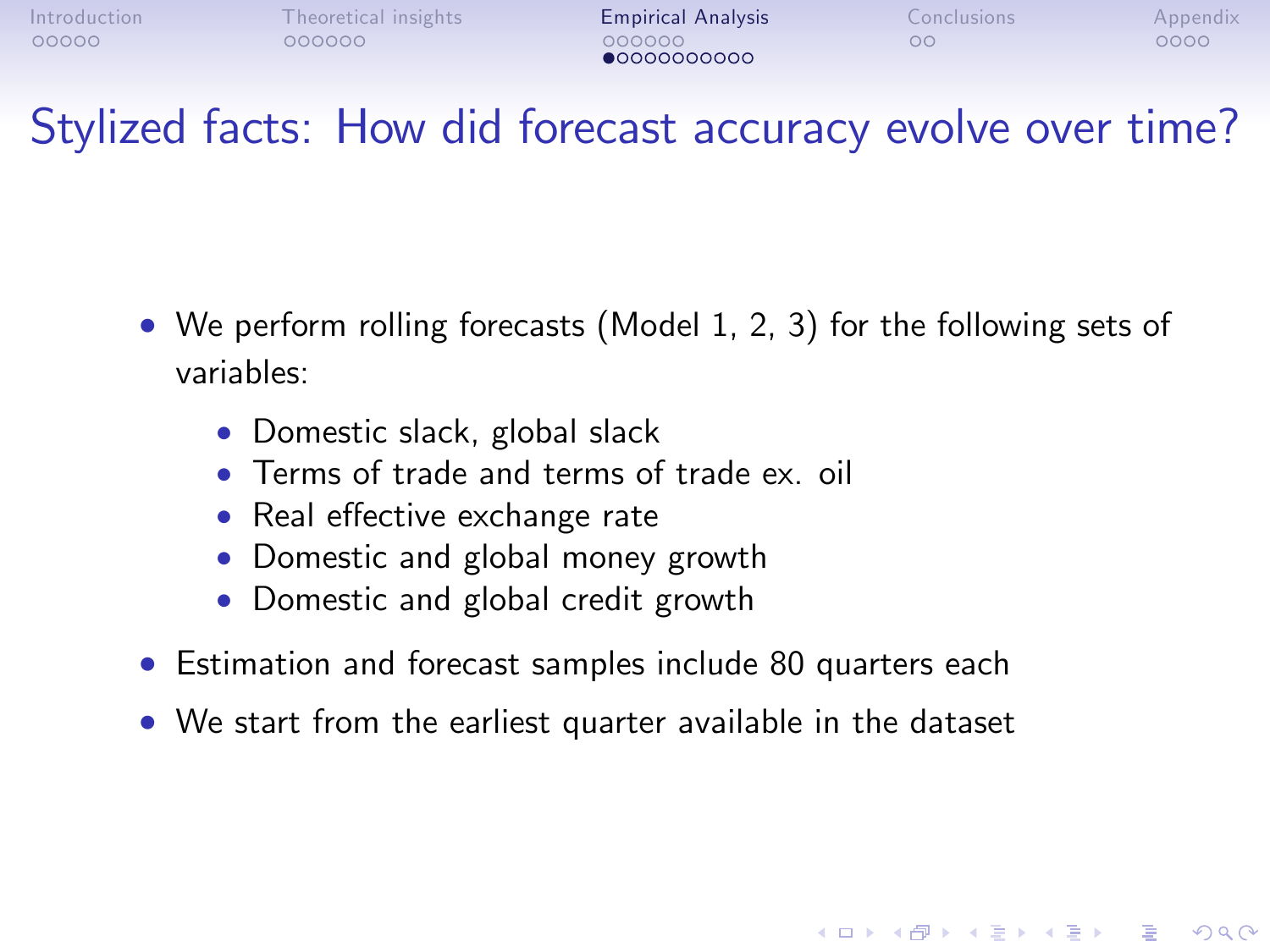00000000000

# <span id="page-29-0"></span>Stylized facts: US CBO slack vs. Global slack (FRBD G7 and OECD Total)



[Absolute MSFE of AR process](#page-41-1)

**KORK ERRY ABY DE YOUR**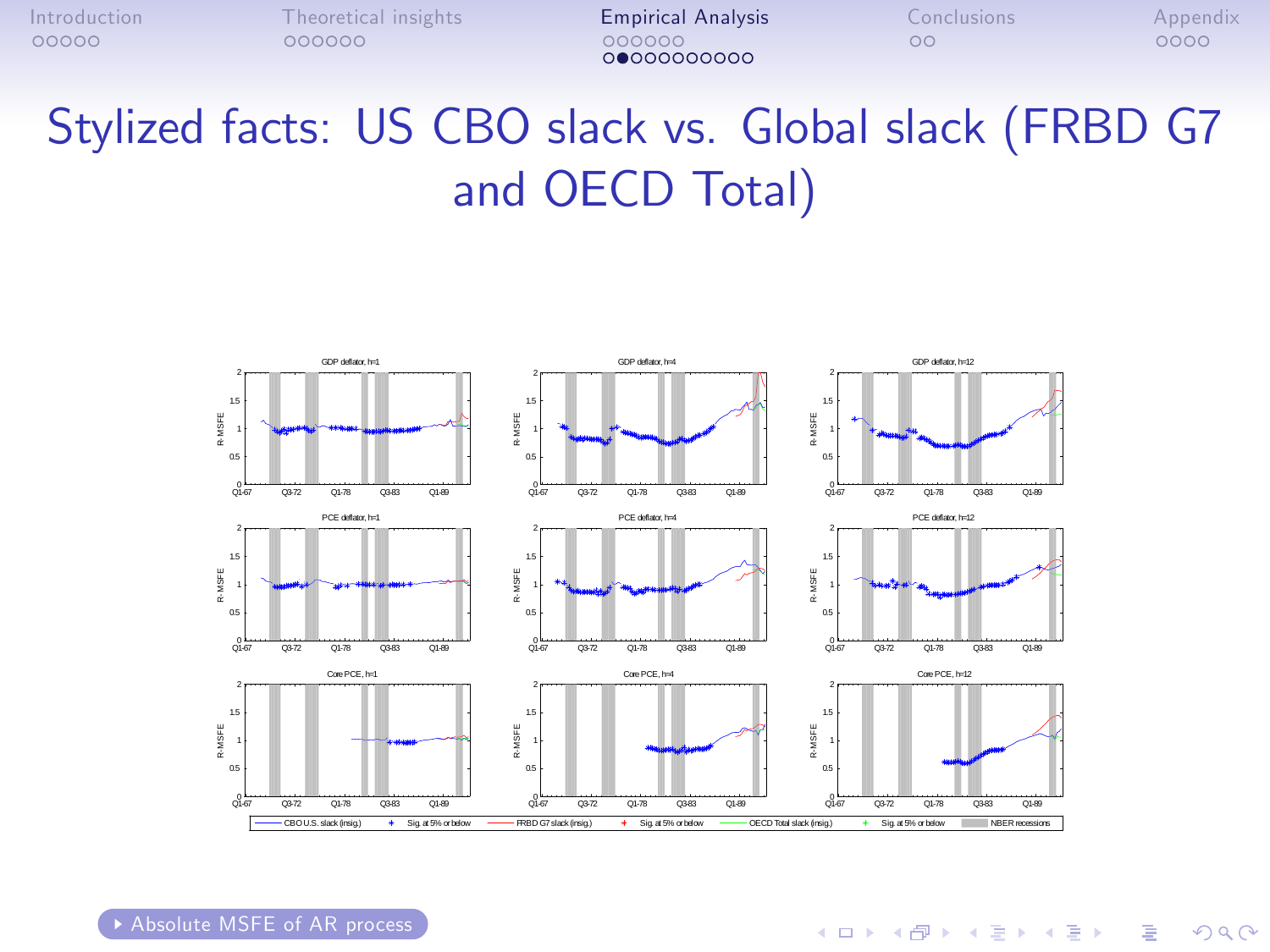00000000000

# <span id="page-30-0"></span>Stylized facts: US CBO slack vs. Global slack (FRBD G7 and OECD Total)



[Absolute MSFE of AR process](#page-42-0)

**KORK ERRY ABY DE YOUR**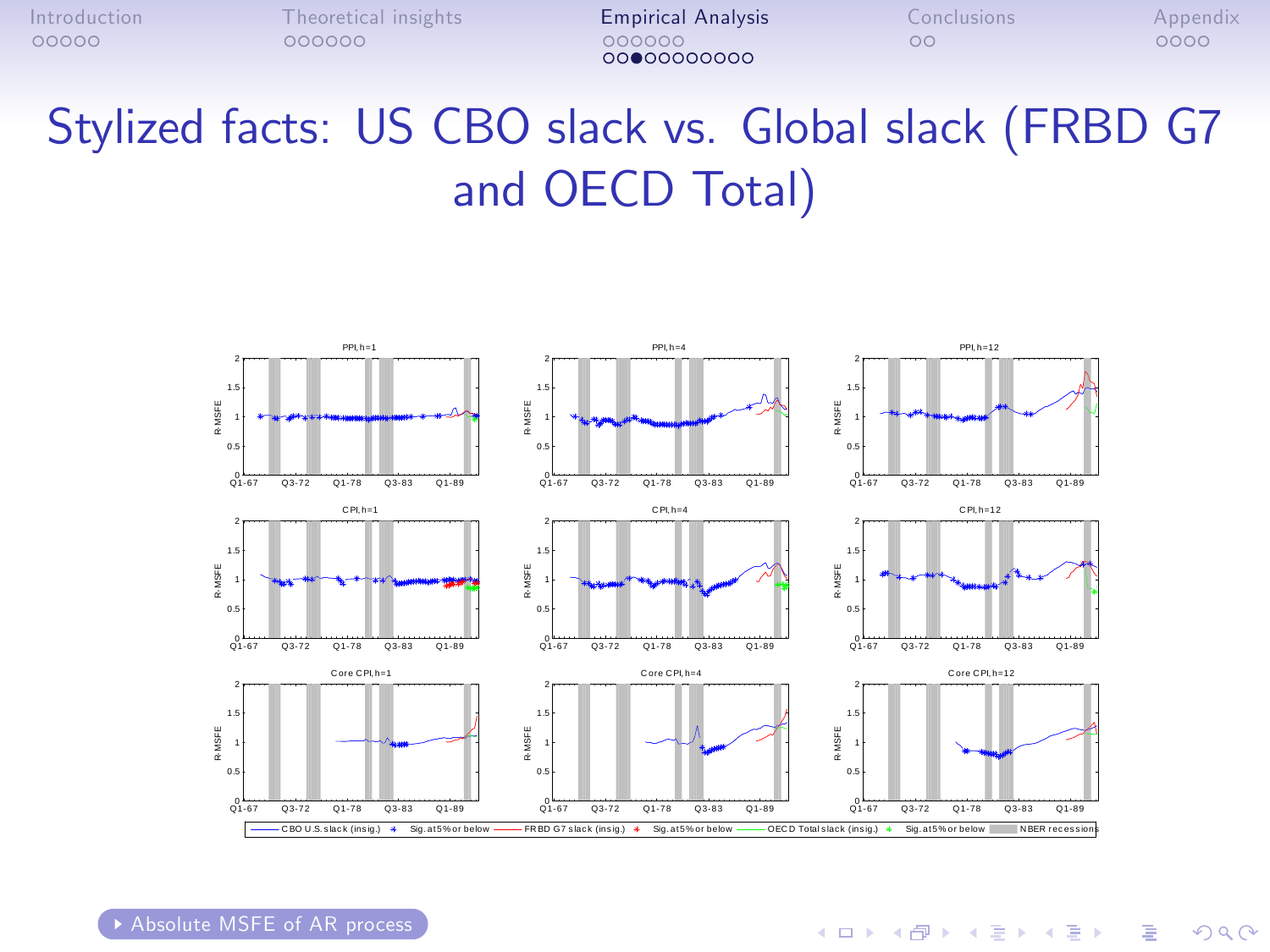### <span id="page-31-0"></span>Stylized facts: ToT vs. ToT ex. oil (FD)



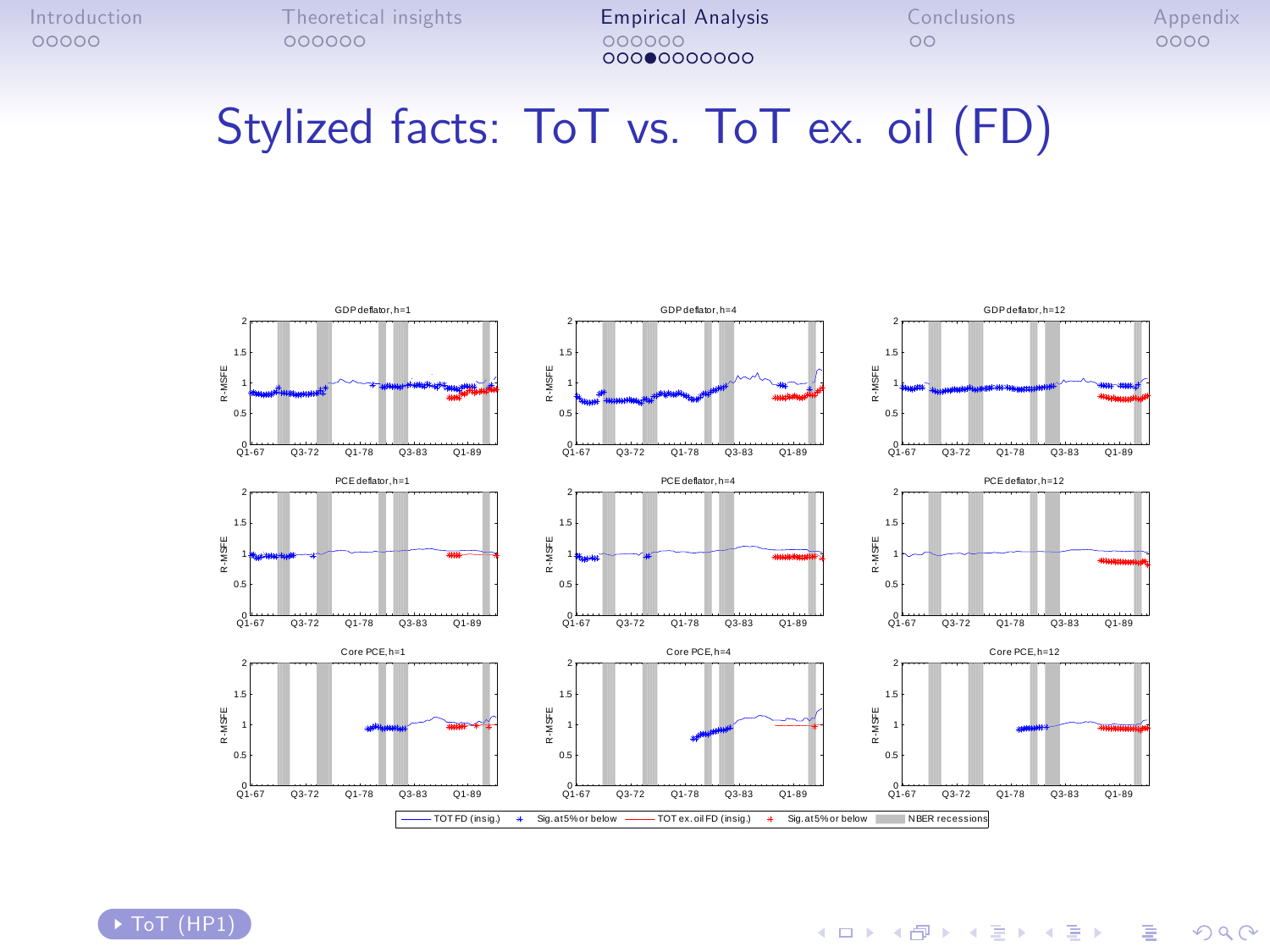## <span id="page-32-0"></span>Stylized facts: ToT vs. ToT ex. oil (FD)



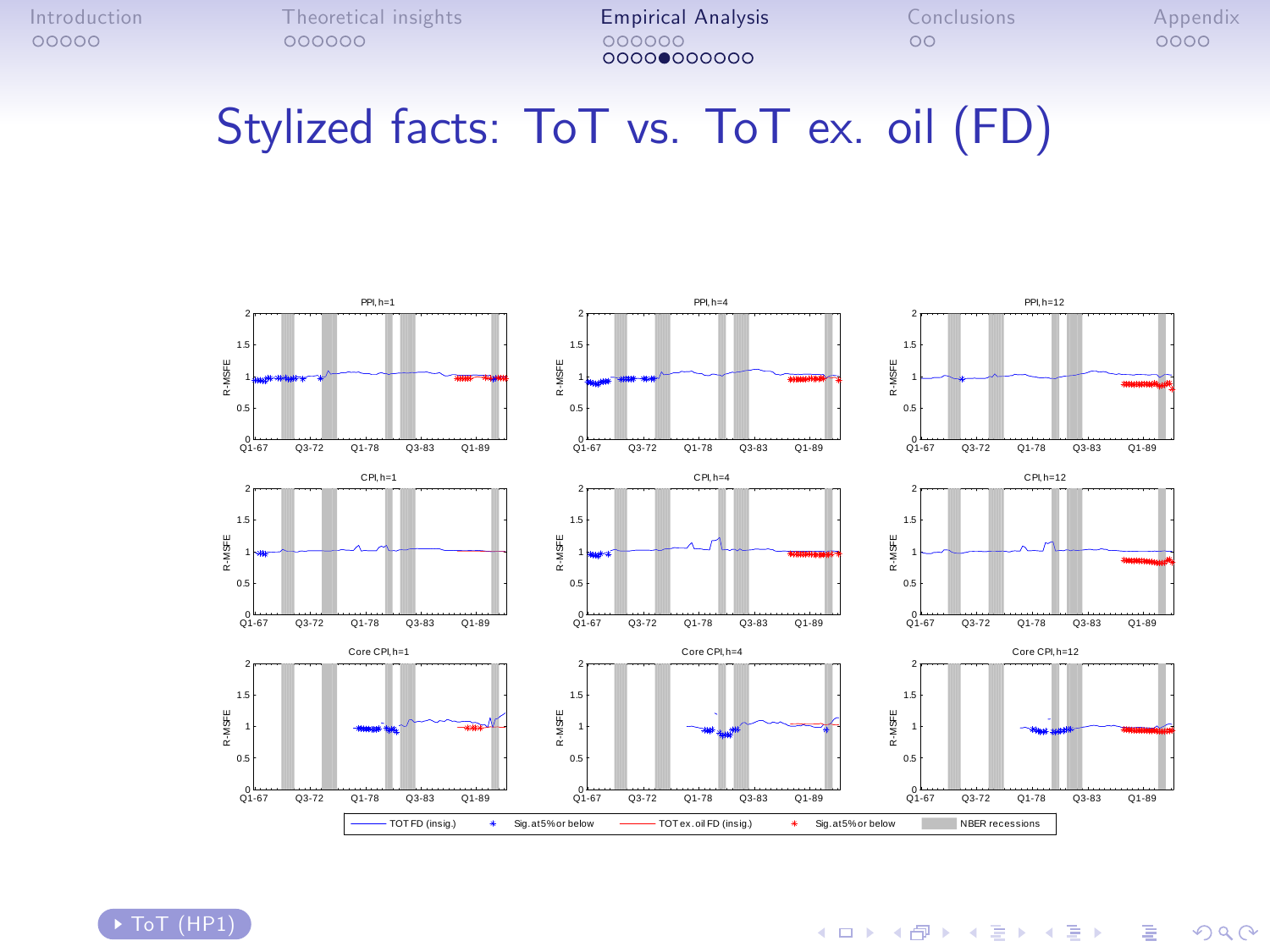# Stylized facts: REER (FD) vs. REER (HP1)



**KORK STRATER STRAKER**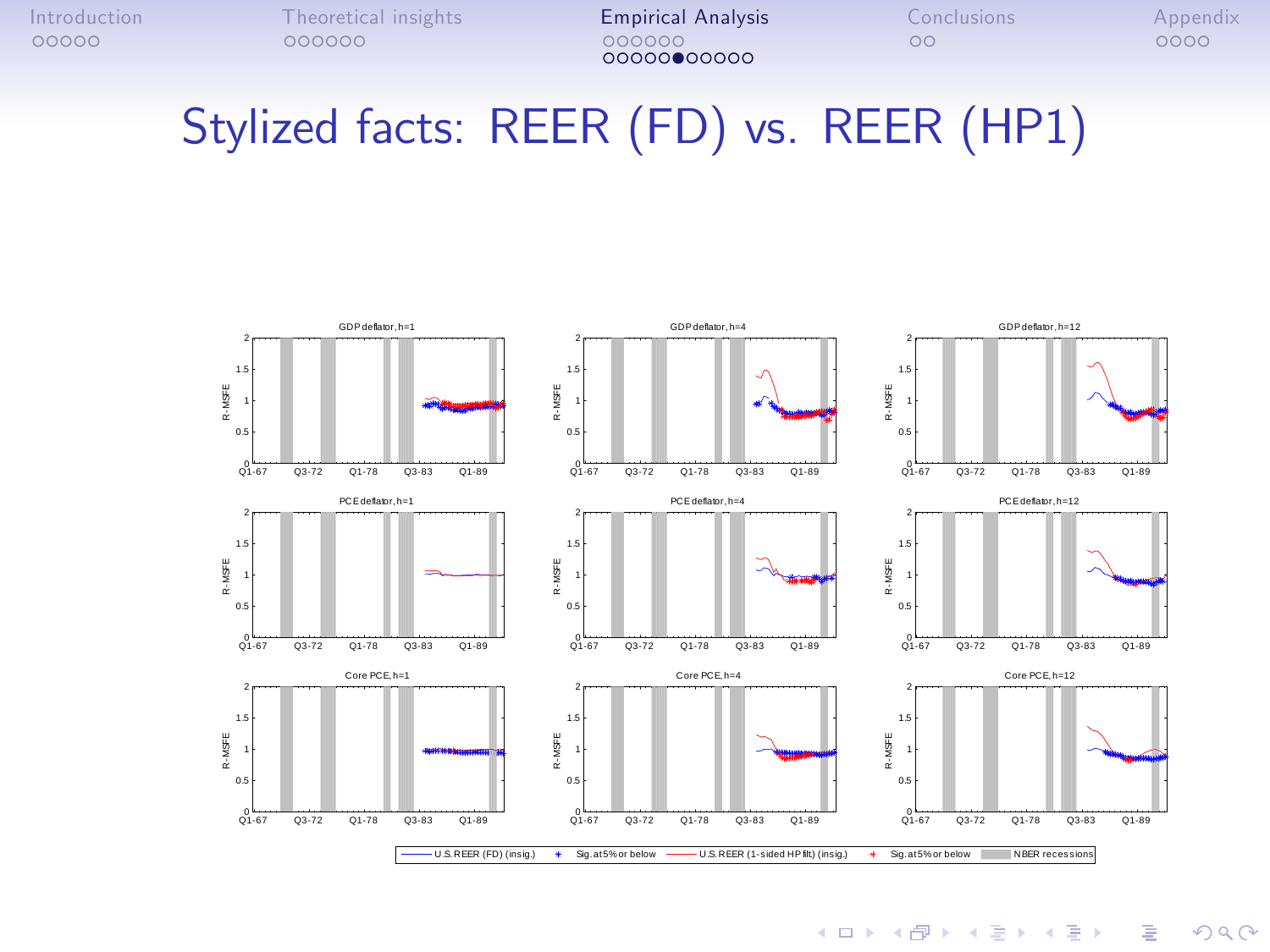# Stylized facts: REER (FD) vs. REER (HP1)



 $(1 - 4)$   $(1 - 4)$   $(1 - 4)$   $(1 - 4)$   $(1 - 4)$   $(1 - 4)$   $(1 - 4)$   $(1 - 4)$   $(1 - 4)$   $(1 - 4)$   $(1 - 4)$   $(1 - 4)$   $(1 - 4)$   $(1 - 4)$   $(1 - 4)$   $(1 - 4)$   $(1 - 4)$   $(1 - 4)$   $(1 - 4)$   $(1 - 4)$   $(1 - 4)$   $(1 - 4)$   $(1 - 4)$   $(1 - 4)$   $(1 -$  $\Rightarrow$  $2990$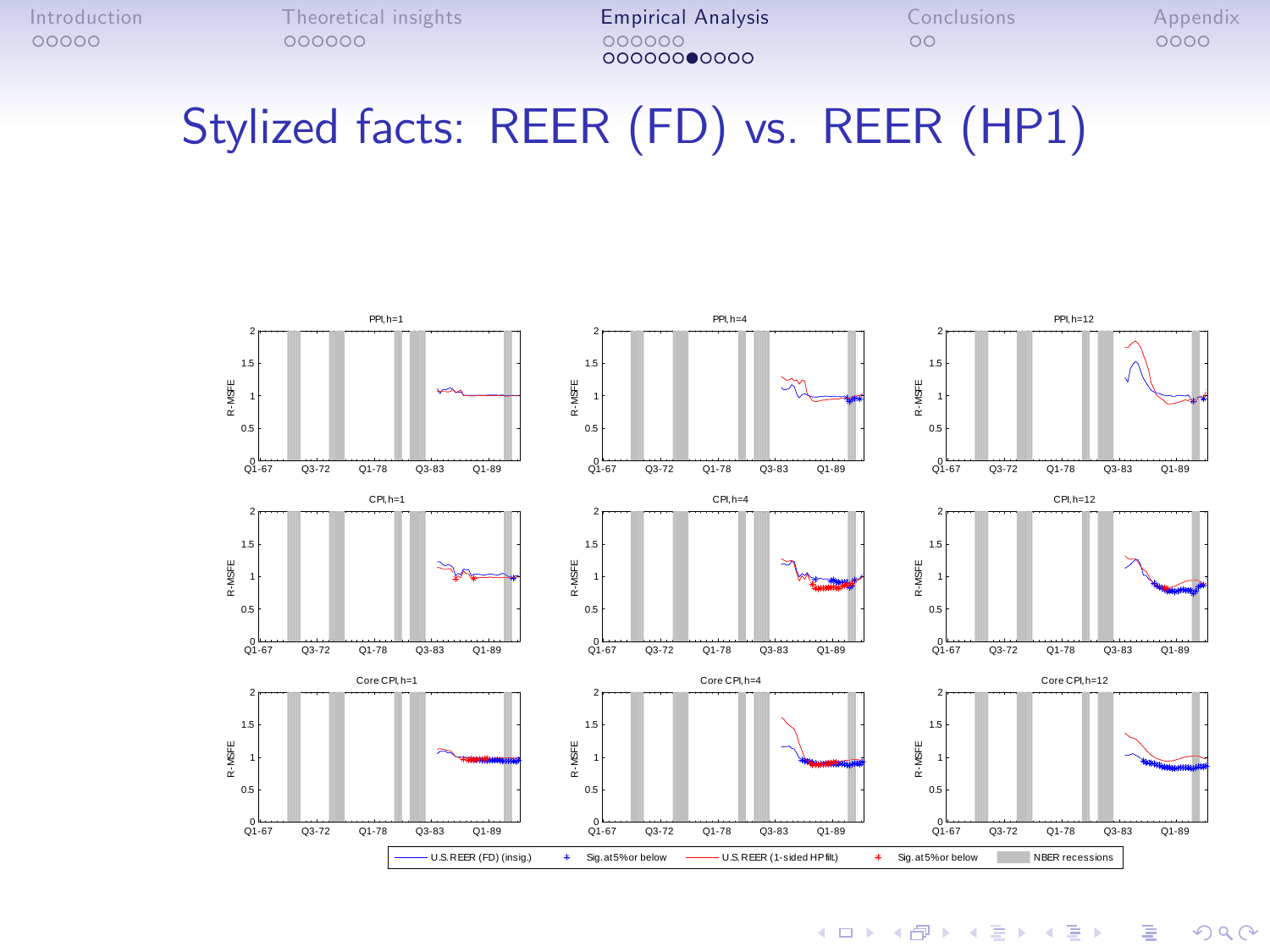### Stylized facts: US vs. G7 money growth



K ロ ▶ K @ ▶ K 할 > K 할 > 1 할 > 1 이익어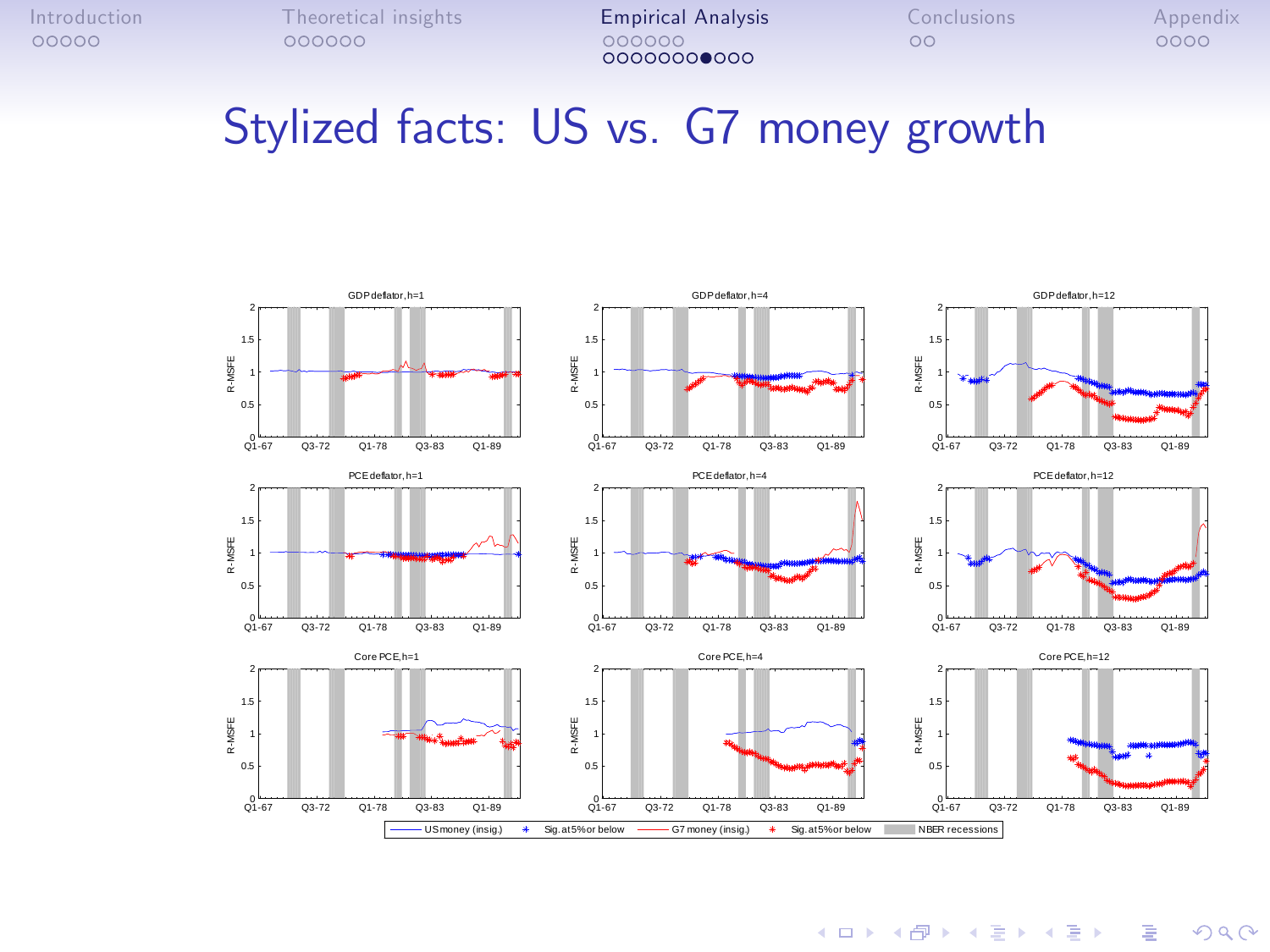## Stylized facts: US vs. G7 money growth



 $\mathbf{E} = \mathbf{A} \oplus \mathbf{A} + \mathbf{A} \oplus \mathbf{A} + \mathbf{A} \oplus \mathbf{A} + \mathbf{A} \oplus \mathbf{A} + \mathbf{A} \oplus \mathbf{A} + \mathbf{A} \oplus \mathbf{A} + \mathbf{A} \oplus \mathbf{A} + \mathbf{A} \oplus \mathbf{A} + \mathbf{A} \oplus \mathbf{A} + \mathbf{A} \oplus \mathbf{A} + \mathbf{A} \oplus \mathbf{A} + \mathbf{A} \oplus \mathbf{A} + \mathbf{A} \oplus \mathbf{A} + \mathbf{A$  $2990$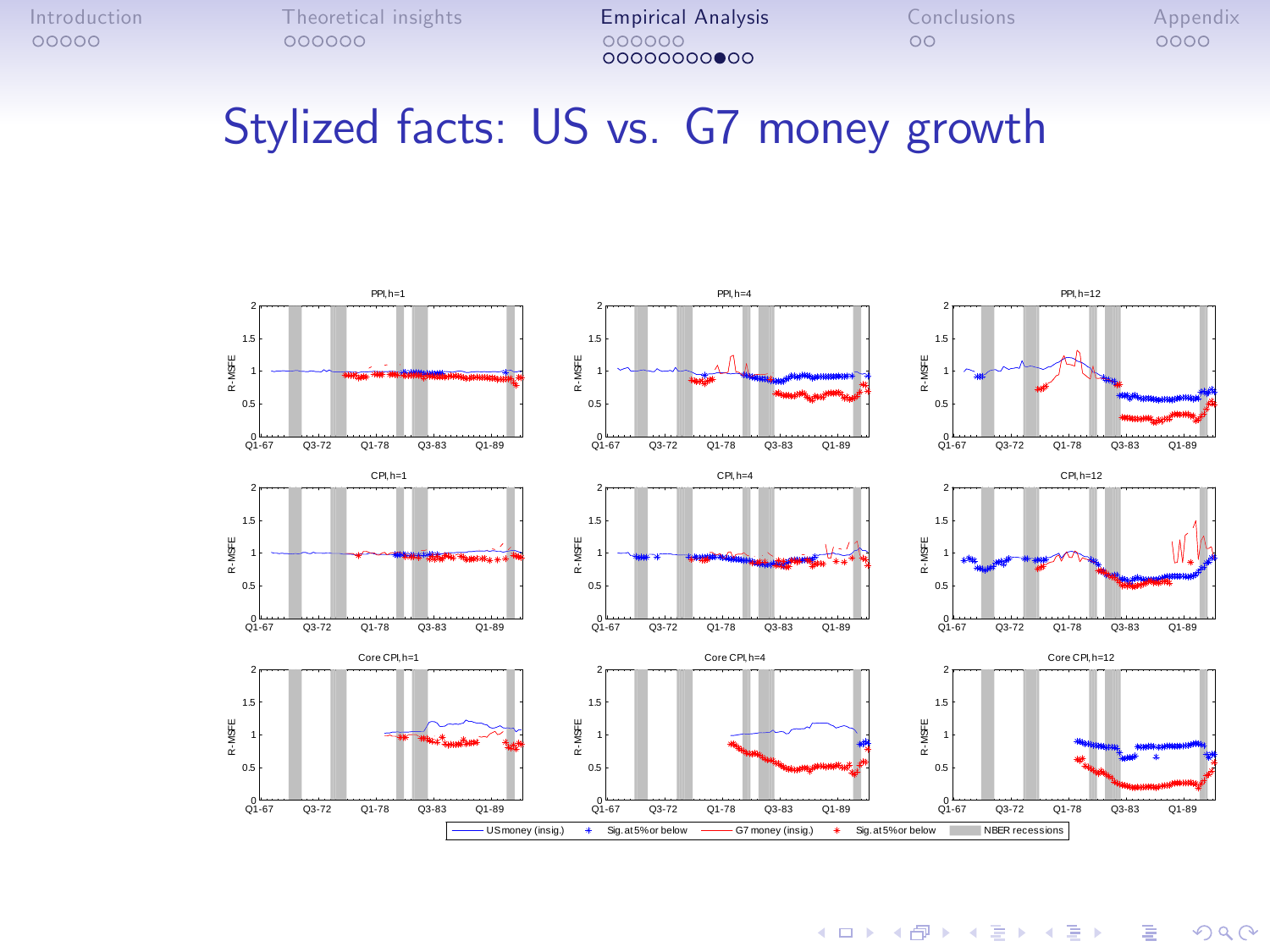#### Stylized facts: US vs. G7 credit growth



K ロ ▶ K @ ▶ K 할 > K 할 > 1 할 > 1 이익어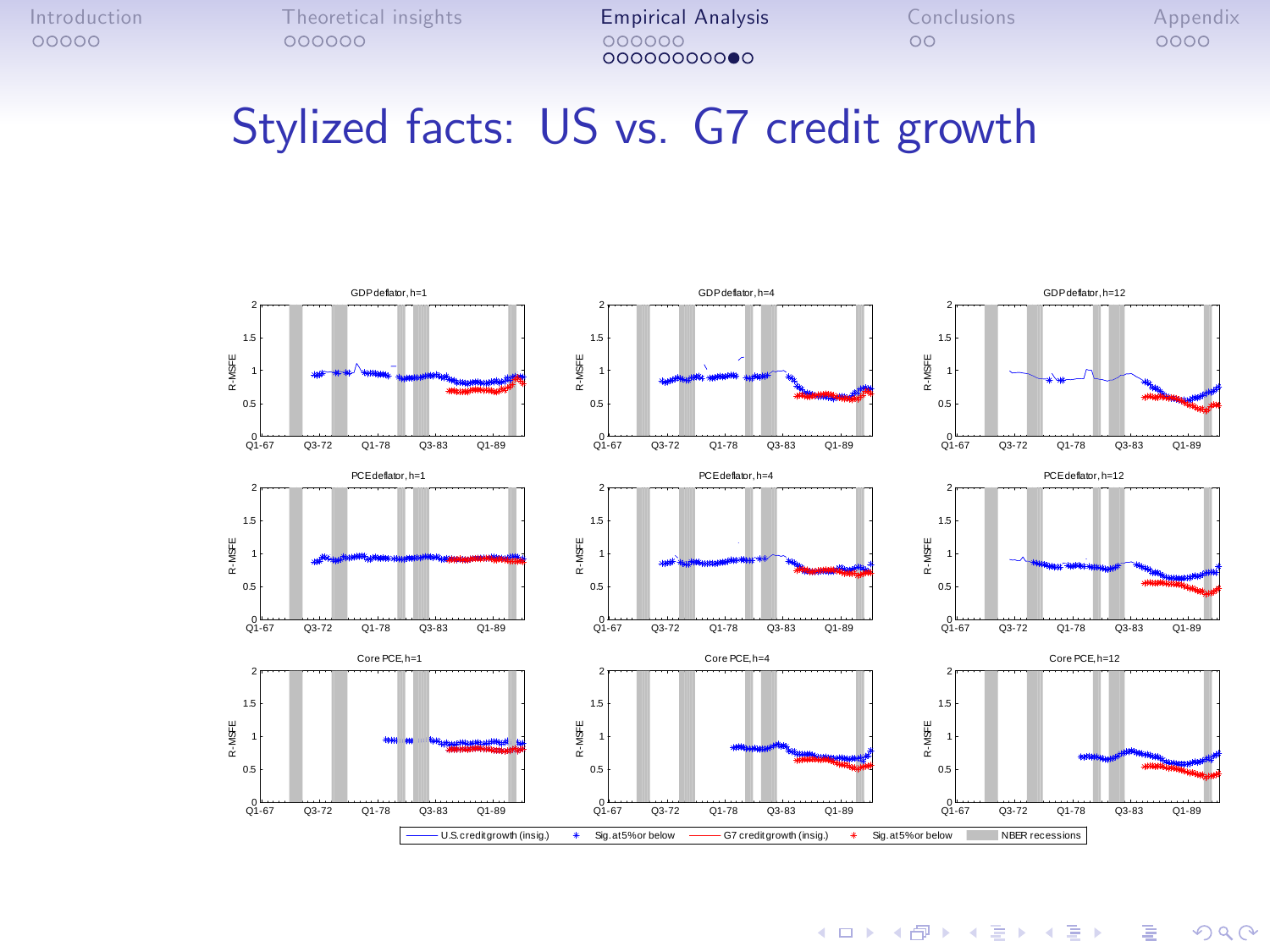### Stylized facts: US vs. G7 credit growth



 $\mathbf{E} = \mathbf{A} \oplus \mathbf{B} + \mathbf{A} \oplus \mathbf{B} + \mathbf{A} \oplus \mathbf{B} + \mathbf{A} \oplus \mathbf{A}$  $299$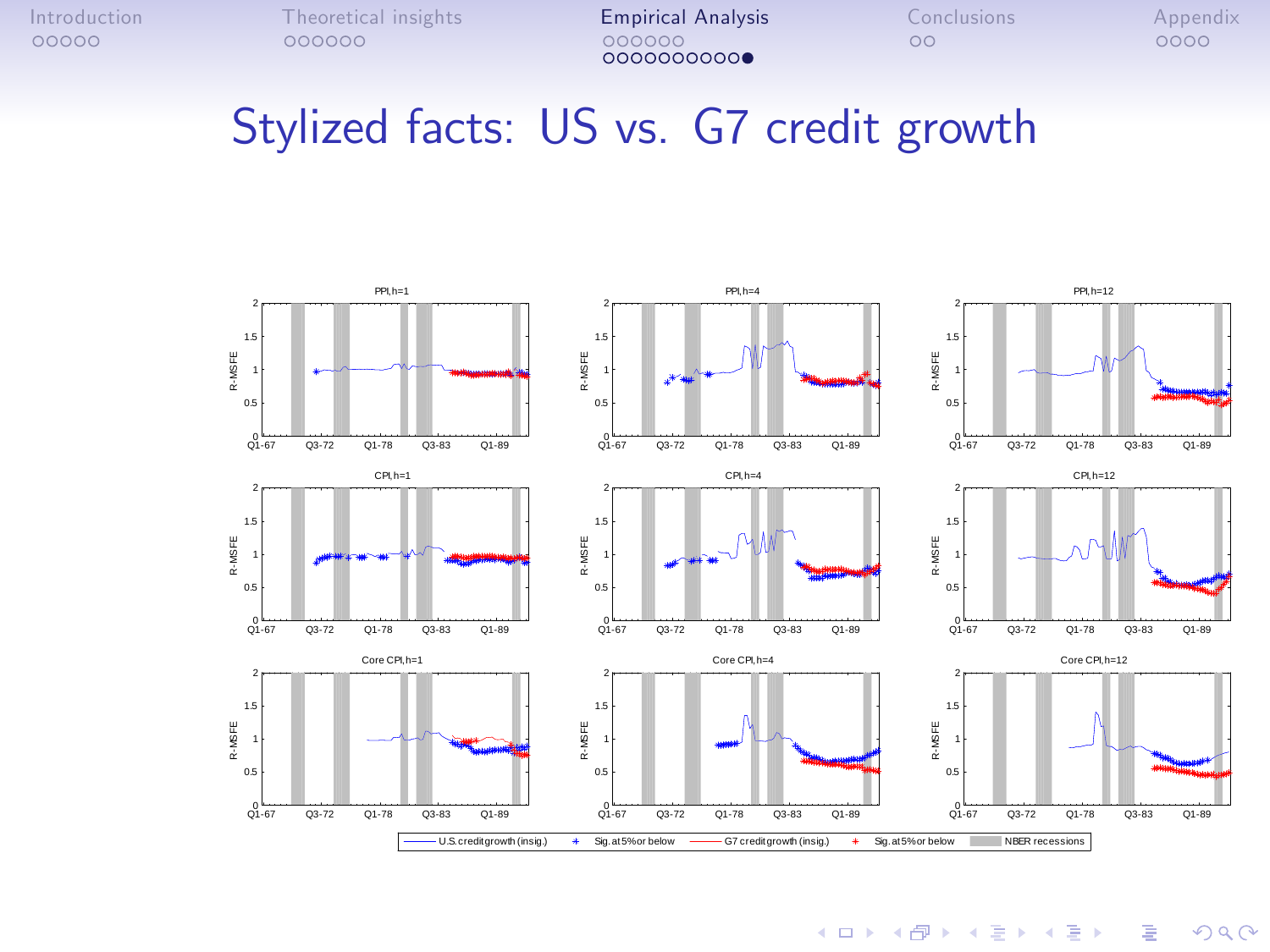00000000000

**KORK STRATER STRAKER** 

## Conclusions

- The paper provides empirical and theoretical support for global slack hypothesis
- Open economy Phillips curves help forecast inflation, but we need reliable global economic measures to proxy global slack—terms of trade, REER, global money and credit growth can be used
- <span id="page-39-0"></span>• Global macroeconomic measures, in general, help forecast inflation better than their domestic counterparts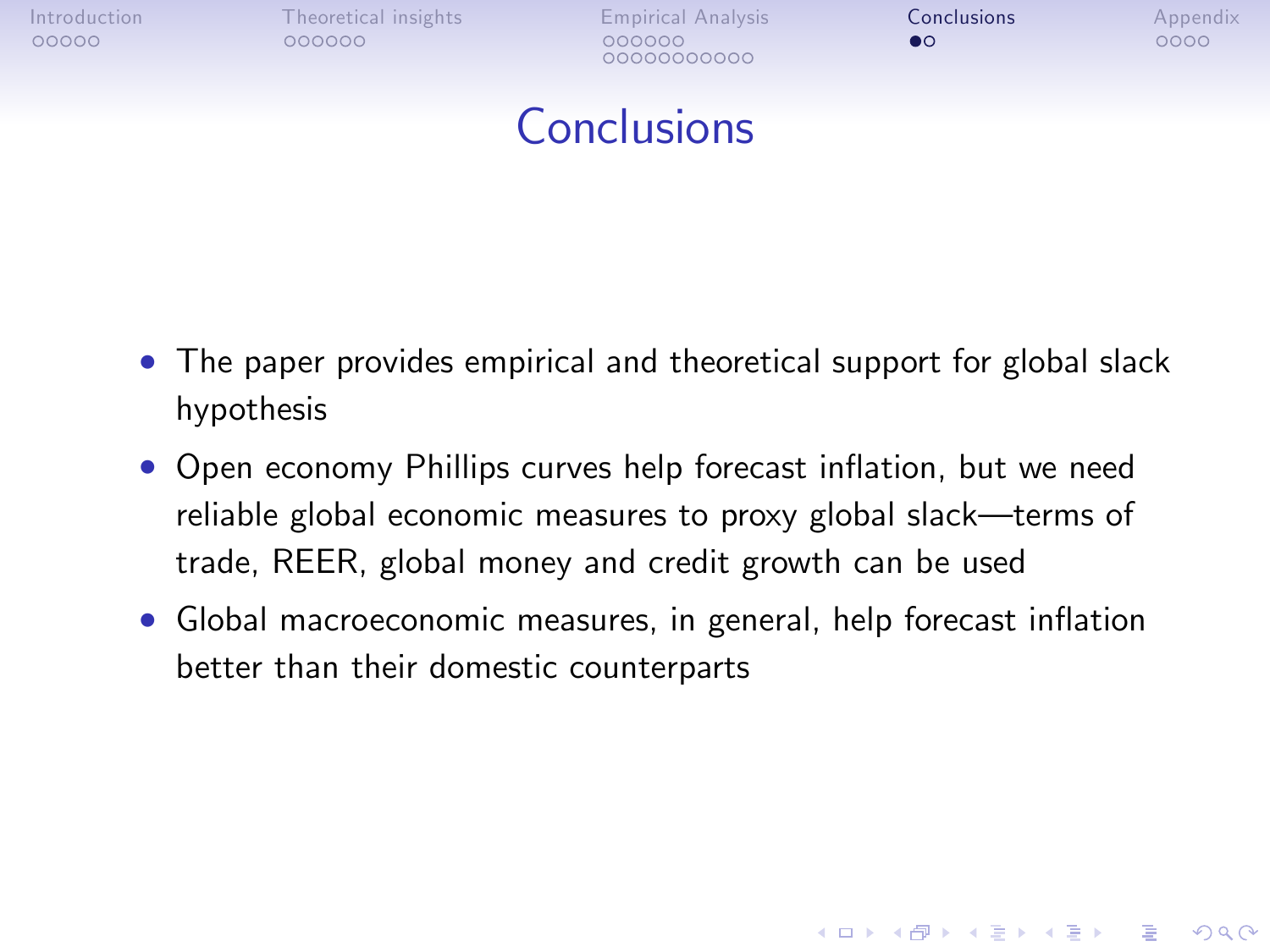| Introduction |  |
|--------------|--|
| 00000        |  |

◆ロメ ◆御メ ◆唐メ ◆唐メン 唐山

 $299$ 

#### Thank you!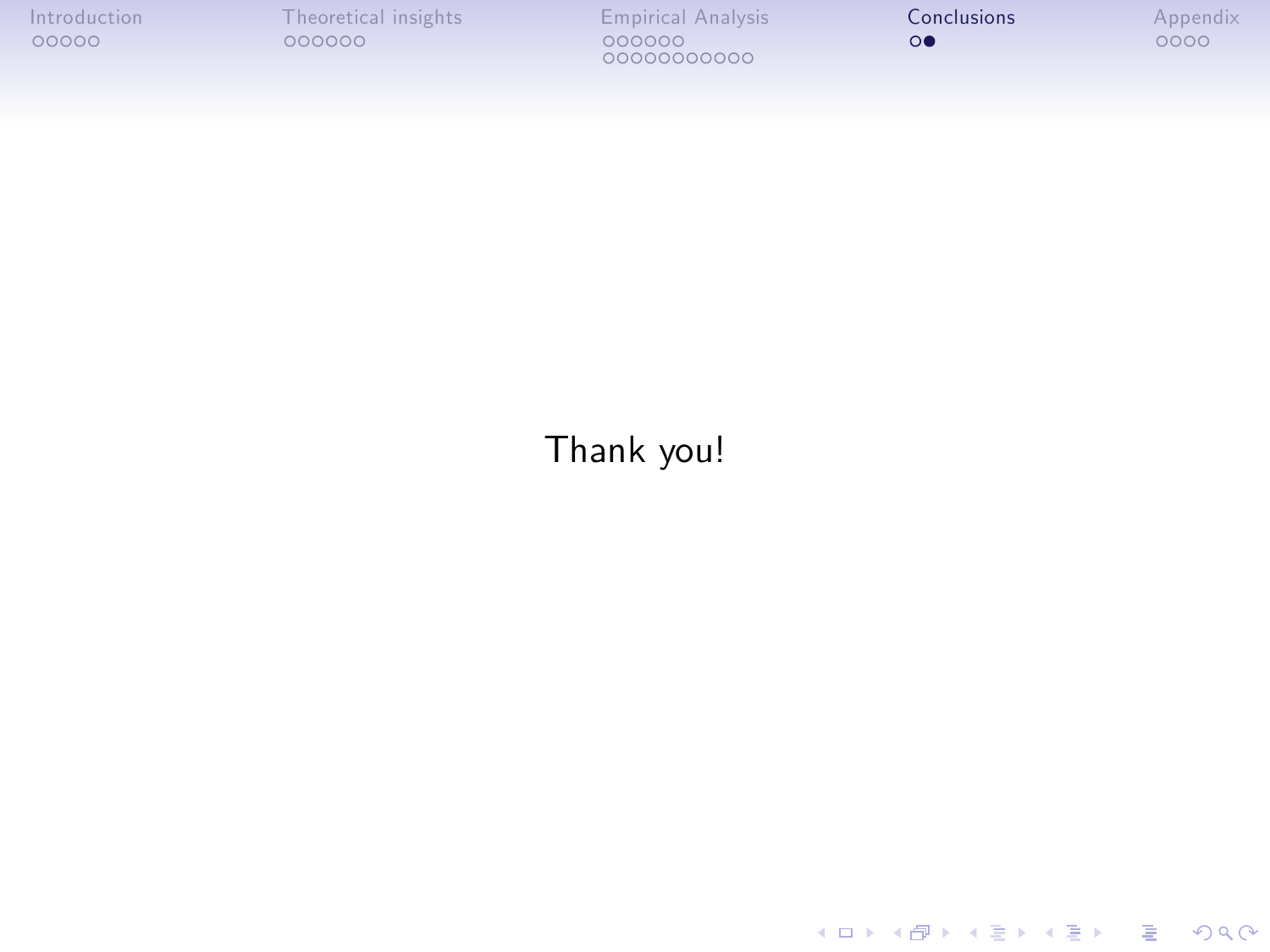### <span id="page-41-1"></span>Absolute MSFEs of AR processes of inflation









<span id="page-41-0"></span>[Go back](#page-29-0)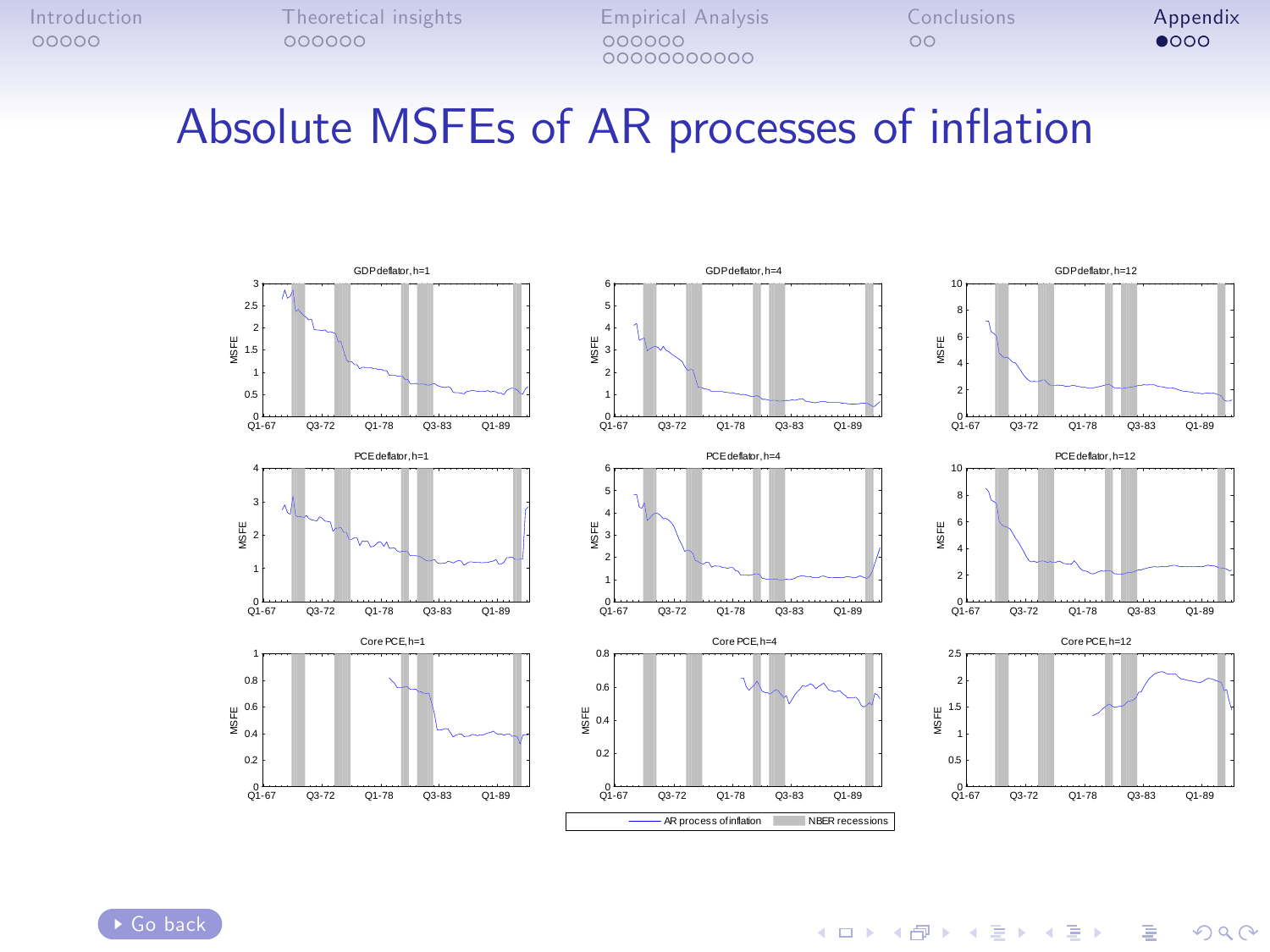00000000000

### <span id="page-42-0"></span>Absolute MSFEs of AR processes of inflation









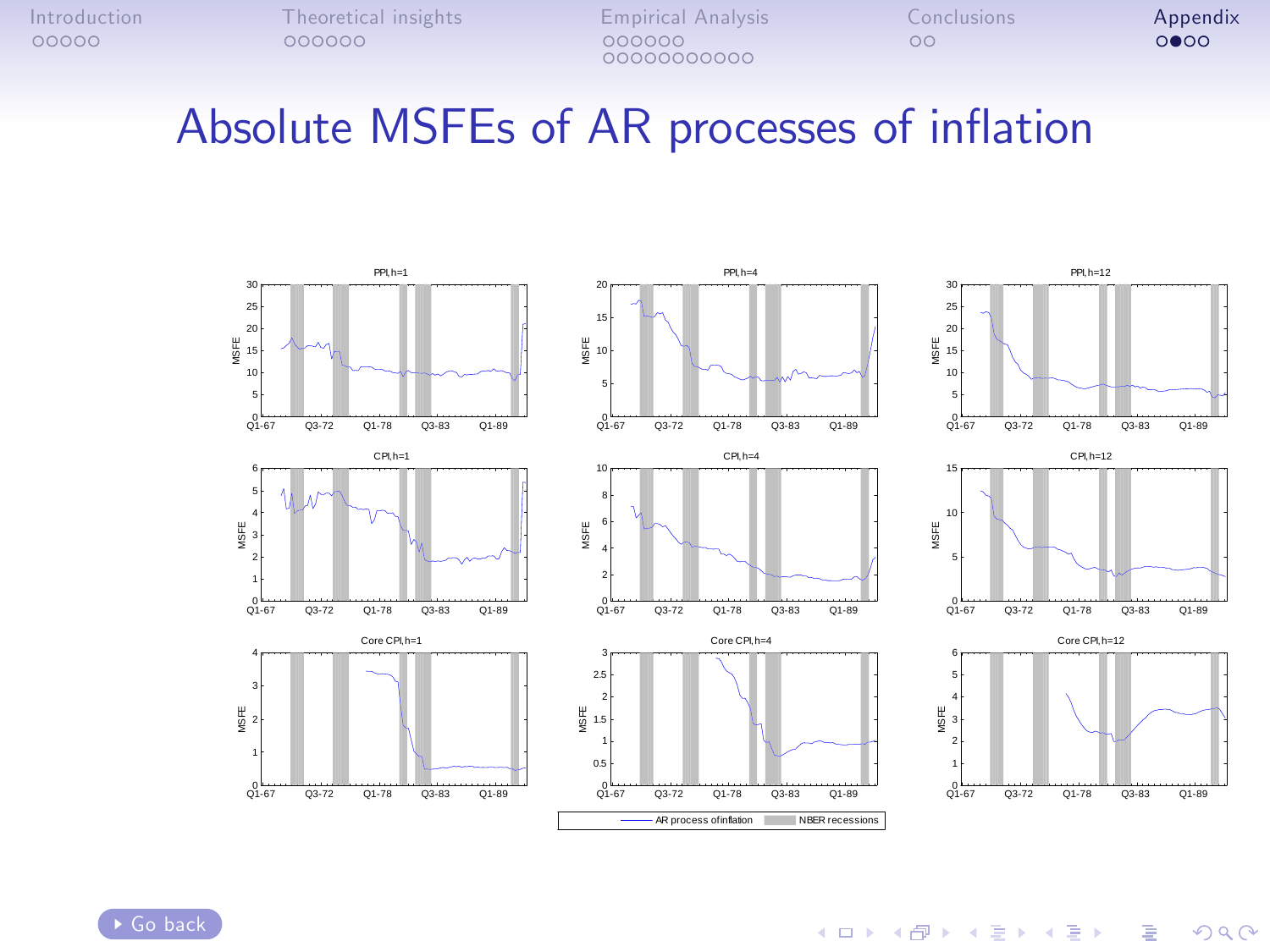[Introduction](#page-1-0) [Theoretical insights](#page-14-0) [Empirical Analysis](#page-20-0) [Conclusions](#page-39-0) **[Appendix](#page-41-0)**<br>
00000 000000 000000 000000 00000 00 00000000000

#### ToT vs ToT ex. oil (HP1)

<span id="page-43-0"></span>